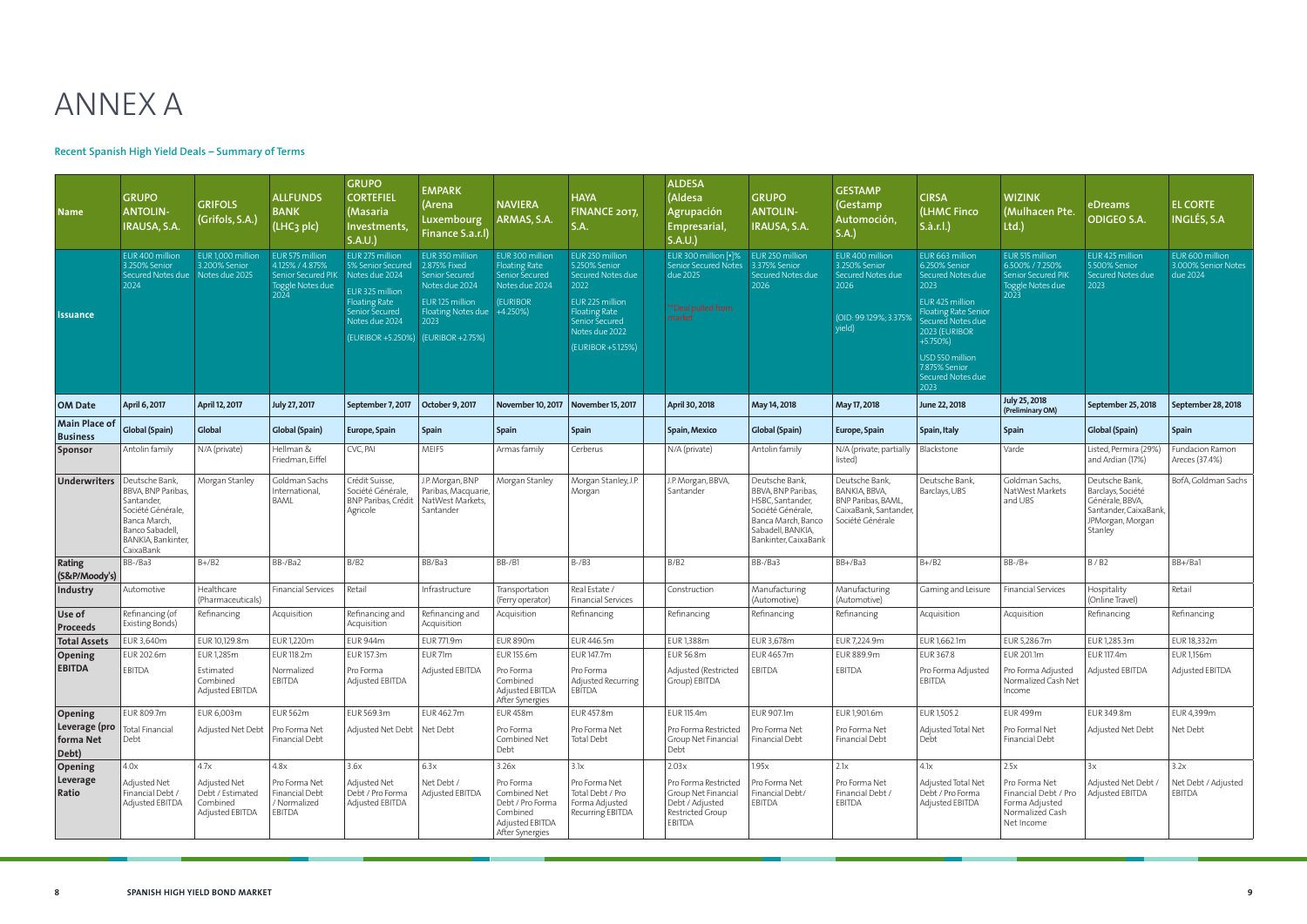| <b>Name</b>                                                  | <b>GRUPO</b><br><b>ANTOLIN-</b><br>IRAUSA, S.A.                                   | <b>GRIFOLS</b><br>(Grifols, S.A.)   | <b>ALLFUNDS</b><br><b>BANK</b><br>(LHC <sub>3</sub> plc) | <b>GRUPO</b><br><b>CORTEFIEL</b><br>(Masaria<br>Investments,<br>S.A.U. | <b>EMPARK</b><br>(Arena<br>Luxembourg<br>Finance S.a.r.l)                                                         | <b>NAVIERA</b><br>ARMAS, S.A.       | <b>HAYA</b><br><b>FINANCE 2017</b><br>S.A.                                | <b>ALDESA</b><br>(Aldesa<br>Agrupación<br>Empresarial,<br>S.A.U. | <b>GRUPO</b><br><b>ANTOLIN-</b><br>IRAUSA, S.A.                                         | <b>GESTAMP</b><br>Gestamp<br>Automoción,<br>S.A.)                                                                       | <b>CIRSA</b><br>(LHMC Finco<br>S.à.r.l.)                                                                                                                             | <b>WIZINK</b><br>(Mulhacen Pte.<br>Itd. | eDreams<br><b>ODIGEO S.A.</b>                                                   | <b>EL CORTE</b><br><b>INGLÉS, S.A</b>   |
|--------------------------------------------------------------|-----------------------------------------------------------------------------------|-------------------------------------|----------------------------------------------------------|------------------------------------------------------------------------|-------------------------------------------------------------------------------------------------------------------|-------------------------------------|---------------------------------------------------------------------------|------------------------------------------------------------------|-----------------------------------------------------------------------------------------|-------------------------------------------------------------------------------------------------------------------------|----------------------------------------------------------------------------------------------------------------------------------------------------------------------|-----------------------------------------|---------------------------------------------------------------------------------|-----------------------------------------|
| <b>Guarantors</b>                                            |                                                                                   |                                     |                                                          |                                                                        |                                                                                                                   |                                     |                                                                           |                                                                  |                                                                                         |                                                                                                                         |                                                                                                                                                                      |                                         |                                                                                 |                                         |
| Guarantor<br><b>Jurisdictions</b>                            | Spain, Germany,<br>Czech Republic,<br>Mexico, United<br>Kingdom, United<br>States | Spain, US, Ireland                  | Jersey                                                   | Spain                                                                  | Luxembourg                                                                                                        | Spain                               | Spain                                                                     | Spain, Mexico, Poland                                            | Spain, Austria,<br>Germany, Czech<br>Republic, Mexico,<br>Portugal, Slovakia,<br>UK, US | Germany, Spain,<br>France, Hungary,<br>Poland, Portugal,<br>Czech Republic,<br>England, Slovakia,<br>Sweden, Luxembourg | Spain, Panama,<br>Mexico, Italy,<br>Luxembourg                                                                                                                       | Singapore                               | Australia, United<br>Kingdom, France,<br>Italy, Spain, Sweden,<br>United States | Spain                                   |
| Guarantor<br>Coverage                                        | *66.2% of EBITDA                                                                  | *91.4% of EBITDA<br>*77.4% of Total | N/A                                                      | *76.9% of Adjusted<br><b>EBITDA</b>                                    | *72.1% of Adjusted<br>Revenue                                                                                     | *86.7% of EBITDA<br>*97.5% of Total | *100% of Net<br>Turnover                                                  | *87% of Restricted<br>Group Net Turnover                         | *69.8% of EBITDA<br>*63.5% of Revenue                                                   | *48.5% of Total<br>Consolidated Assets                                                                                  | *37.7% of Pro Forma<br>Revenue                                                                                                                                       | N/A                                     | *103% of EBITDA<br>*92% of Consolidated                                         | *87.8% of Turnover<br>*83.7% of EBITDA  |
|                                                              |                                                                                   | Assets                              |                                                          | *82.8% of Total<br>Assets                                              | *80.1% of Adjusted<br>EBITDA                                                                                      | Assets                              | *100% of EBITDA<br>*100% of Total                                         | *89.8% of Restricted<br>Group EBITDA                             |                                                                                         | *54.5% of EBITDA                                                                                                        | *53.6% of Pro Forma<br>Adjusted EBITDA                                                                                                                               |                                         | Assets<br>(guarantors + issuers)                                                | *87.6% of Total Assets                  |
|                                                              |                                                                                   |                                     |                                                          | *72.3% of<br>Consolidated Total<br>Income                              | *80.8% of Total<br>Assets                                                                                         |                                     | Assets                                                                    | *85.9% of Restricted<br>Group Total Assets                       |                                                                                         |                                                                                                                         | *28.8% of Pro Forma<br><b>Total Assets</b>                                                                                                                           |                                         | taken as a whole)                                                               |                                         |
| <b>Equity Claw</b>                                           |                                                                                   |                                     |                                                          |                                                                        |                                                                                                                   |                                     |                                                                           |                                                                  |                                                                                         |                                                                                                                         |                                                                                                                                                                      |                                         |                                                                                 |                                         |
| Percent                                                      | 40%, coupon                                                                       | 40%, coupon                         | 40%, coupon                                              | 40%, coupon                                                            | 40%, coupon                                                                                                       | N/A                                 | 40%, coupon                                                               | 40%, coupon                                                      | 40%, coupon                                                                             | 40%, coupon                                                                                                             | 40%, coupon                                                                                                                                                          | 40%, coupon                             | 40%, coupon                                                                     | 40%, coupon                             |
|                                                              |                                                                                   |                                     |                                                          | *SSNs only                                                             | *SSNs only                                                                                                        |                                     | *SSNs only                                                                |                                                                  |                                                                                         |                                                                                                                         | *Fixed Rate Notes<br>only                                                                                                                                            |                                         |                                                                                 |                                         |
| Time<br>Period (to<br>repurchase<br>from equity<br>offering) | 90 days                                                                           | 90 days                             | 180 days                                                 | 180 days                                                               | 180 days                                                                                                          | N/A                                 | 120 days                                                                  | 180 days                                                         | 120 days                                                                                | 120 days                                                                                                                | 180 days                                                                                                                                                             | 180 days                                | 120 days                                                                        | 180 days                                |
| <b>Optional Redemption</b>                                   |                                                                                   |                                     |                                                          |                                                                        |                                                                                                                   |                                     |                                                                           |                                                                  |                                                                                         |                                                                                                                         |                                                                                                                                                                      |                                         |                                                                                 |                                         |
| <b>Maturity /</b><br>$ $ Call                                | 7 years / NC 3, 1/2,<br>$1/4$ , par                                               | 8 years / NC3, 1/2,<br>$1/4$ , par  | 7 years / NC3, 1/2,<br>$1/4$ , par                       | 1/2, 1/4<br>FRNs: 7 years / NC1                                        | SSNs: 7 years / NC2, SSNs: 7 years / NC3, 7 years / NC2, 101,<br>1/2, 1/4, par<br>FRNs: 6 years / NC1<br>101, par | par                                 | SSNs: 5 years / NC2,<br>1/2, 1/4, par<br>FRNs: 5 years / NC1,<br>101, par | 7 years / NC3, 1/2,<br>$1/4$ , par                               | 8 years/ NC3, 1/2,<br>$1/4$ , par                                                       | 8 years / NC3, 1/2,<br>$1/4$ , par                                                                                      | Fixed Rate Notes:<br>5.5 years / NC2, 1/2,<br>$1/4$ , par<br>Floating Rate Notes:<br>5.5 years / NC1, 101<br>*Changed from 7<br>years / NC3 in the<br>Preliminary OM | 5 years / NC2, 1/2,<br>$1/4$ , par      | 5 years / NC2, 1/2,<br>$1/4$ , par                                              | 6 years / NC2, 1/2, 1/4,<br>$1/8$ , par |
| 10% at 103                                                   | No                                                                                | l No                                | Yes                                                      | Yes<br>*SSN only                                                       | Yes                                                                                                               | <b>No</b>                           | Yes                                                                       | <b>No</b>                                                        | <b>No</b>                                                                               | <b>No</b>                                                                                                               | Yes<br>*USD Fixed Rate<br>Notes Only<br>*EUR Fixed Rate<br>Notes feature<br>removed during<br>marketing                                                              | <b>No</b>                               | Yes                                                                             | <b>No</b>                               |
| Make-whole Yes                                               |                                                                                   | Yes                                 | Yes                                                      | Yes                                                                    | $ $ Yes                                                                                                           | Yes                                 | Yes                                                                       | Yes                                                              | Yes                                                                                     | Yes                                                                                                                     | Yes                                                                                                                                                                  | Yes                                     | Yes                                                                             | Yes                                     |
| <b>Change of Control</b>                                     |                                                                                   |                                     |                                                          |                                                                        |                                                                                                                   |                                     |                                                                           |                                                                  |                                                                                         |                                                                                                                         |                                                                                                                                                                      |                                         |                                                                                 |                                         |
| 101%                                                         | Yes                                                                               | Yes                                 | Yes                                                      | Yes                                                                    | $ $ Yes                                                                                                           | Yes                                 | Yes                                                                       | Yes                                                              | Yes                                                                                     | Yes                                                                                                                     | Yes                                                                                                                                                                  | Yes                                     | Yes                                                                             | Yes                                     |
| Portability                                                  | No                                                                                | No                                  | No                                                       | No                                                                     | $ $ Yes                                                                                                           | $\mathsf{No}$                       | Yes                                                                       | <b>No</b>                                                        | No                                                                                      | No                                                                                                                      | <b>No</b>                                                                                                                                                            | Yes                                     | Yes                                                                             | No                                      |
|                                                              |                                                                                   |                                     |                                                          |                                                                        |                                                                                                                   |                                     |                                                                           |                                                                  |                                                                                         |                                                                                                                         | *Feature removed in<br>marketing                                                                                                                                     |                                         |                                                                                 |                                         |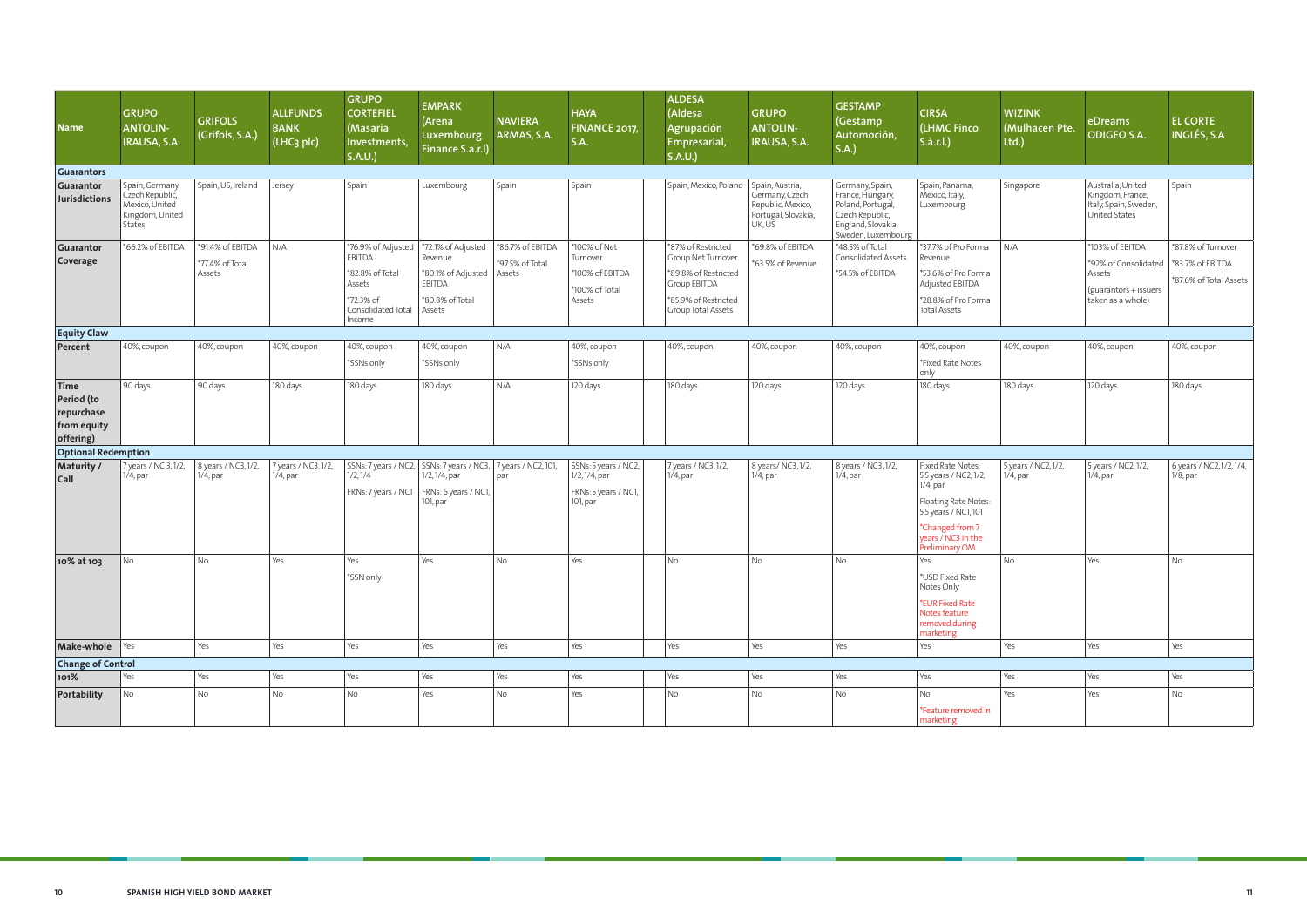| <b>Name</b>                                                    | <b>GRUPO</b><br><b>ANTOLIN-</b><br>IRAUSA, S.A.                                                                  | <b>GRIFOLS</b><br>(Grifols, S.A.)                                                                                              | <b>ALLFUNDS</b><br><b>BANK</b><br>(LHC <sub>3</sub> plc)    | <b>GRUPO</b><br><b>CORTEFIEL</b><br>(Masaria<br>Investments,<br>S.A.U.                                                                  | <b>EMPARK</b><br>(Arena<br>Luxembourg<br>Finance S.a.r.l)                                                                                                         | <b>NAVIERA</b><br>ARMAS, S.A.                                                                                                                                                                      | <b>HAYA</b><br>FINANCE 2017,<br>S.A.                                                                                                                | <b>ALDESA</b><br>(Aldesa<br>Agrupación<br>Empresarial,<br>S.A.U.                         | <b>GRUPO</b><br><b>ANTOLIN-</b><br>IRAUSA, S.A.                                          | <b>GESTAMP</b><br>(Gestamp<br>Automoción,<br>S.A.)                                       | <b>CIRSA</b><br>(LHMC Finco<br>S.à.r.l.)                                                                                      | <b>WIZINK</b><br>(Mulhacen Pte.<br>Ltd.)                                     | eDreams<br><b>ODIGEO S.A.</b>                                                                                              | <b>EL CORTE</b><br><b>INGLÉS, S.A</b>                |
|----------------------------------------------------------------|------------------------------------------------------------------------------------------------------------------|--------------------------------------------------------------------------------------------------------------------------------|-------------------------------------------------------------|-----------------------------------------------------------------------------------------------------------------------------------------|-------------------------------------------------------------------------------------------------------------------------------------------------------------------|----------------------------------------------------------------------------------------------------------------------------------------------------------------------------------------------------|-----------------------------------------------------------------------------------------------------------------------------------------------------|------------------------------------------------------------------------------------------|------------------------------------------------------------------------------------------|------------------------------------------------------------------------------------------|-------------------------------------------------------------------------------------------------------------------------------|------------------------------------------------------------------------------|----------------------------------------------------------------------------------------------------------------------------|------------------------------------------------------|
| <b>Ratings /</b><br>Leverage<br><b>Trigger</b>                 | N/A                                                                                                              | N/A                                                                                                                            | N/A                                                         | N/A                                                                                                                                     | Leverage Trigger<br>$\overline{\text{CNLR}}$<br>(i) within 18<br>months of<br>issuance ffi7.1x or<br>(ii) after 18 months<br>of issuance ffi6.6x<br>*One use only | N/A                                                                                                                                                                                                | Leverage Trigger<br>CNLR<br>(i) on or prior to<br>18 months of<br>issuance ffi3x or<br>(ii) after 18 months<br>of issuance ffi2.5x<br>*One use only | N/A                                                                                      | N/A                                                                                      | N/A                                                                                      | $N/A$ :<br>Leverage Trigger<br>Consolidated Total<br>Debt Ratio <3.75x<br>*One use only<br>*Removed in the final<br><b>OM</b> | Leverage Trigger<br>*CNLR 2.5x<br>*One use only                              | Gross Leverage Ratio<br>$<$ 3.25 $\times$<br>*One use only                                                                 | N/A                                                  |
|                                                                | Notice Period   No earlier than 10<br>60 days                                                                    | $\vert$ No earlier than 30 $\vert$ No later than 60<br>days nor later than $\vert$ days nor later than $\vert$ days<br>60 days |                                                             | No later than 60<br>days                                                                                                                | No earlier than 10<br>days nor later than<br>60 days                                                                                                              | No earlier than 30<br>days nor later than<br>60 days                                                                                                                                               | No earlier than 30<br>days nor later than<br>60 days                                                                                                | No earlier than 10<br>days nor later than<br>60 days                                     | No earlier than 10<br>days nor later than<br>60 days                                     | No earlier than 10<br>days nor later than<br>60 days                                     | No earlier than 10<br>days nor later than<br>60 days                                                                          | No earlier than 30<br>days nor later than<br>60 days                         | No earlier than 10<br>days nor later than<br>60 days                                                                       | No earlier than 10<br>days nor later than<br>60 days |
| <b>Debt Covenant</b>                                           |                                                                                                                  |                                                                                                                                |                                                             |                                                                                                                                         |                                                                                                                                                                   |                                                                                                                                                                                                    |                                                                                                                                                     |                                                                                          |                                                                                          |                                                                                          |                                                                                                                               |                                                                              |                                                                                                                            |                                                      |
| <b>FCCR</b>                                                    | FCCR 2.5x                                                                                                        | 2x                                                                                                                             | 2x                                                          | 2x                                                                                                                                      | 2x                                                                                                                                                                | 2x                                                                                                                                                                                                 | 2x                                                                                                                                                  | 2x                                                                                       | 2.5x                                                                                     | 2.5x                                                                                     | 2x                                                                                                                            | 2x                                                                           | 2x                                                                                                                         | 2x                                                   |
|                                                                | Company +<br>Restricted<br>Subsidiaries                                                                          | Issuer + Restricted<br>Subsidiaries                                                                                            | Issuer + Subsidiary<br>Guarantor                            | Issuer + Restricted<br>Subsidiaries                                                                                                     | Issuer + Restricted<br>Subsidiaries                                                                                                                               | Parent + Restricted<br>Subsidiaries                                                                                                                                                                | Parent + Restricted<br>Subsidiaries                                                                                                                 | Parent Guarantor<br>+ Restricted<br>Subsidiaries                                         | Company + Restricted<br>Subsidiaries                                                     | Company + Restricted<br>Subsidiaries                                                     | Company + Restricted<br>Subsidiaries                                                                                          | Issuer + Restricted<br>Subsidiaries                                          | Company + Restricted<br>Subsidiaries                                                                                       | Issuer + Restricted<br>Subsidiaries                  |
| <b>SSLR</b>                                                    | <b>SLR 3.5x</b>                                                                                                  | 4.5x                                                                                                                           | N/A                                                         | 3.75x CSSNLR                                                                                                                            | 7.1x CSSNLR                                                                                                                                                       | 3.75x CSSNLR                                                                                                                                                                                       | 3x CSSNLR                                                                                                                                           | 3.25x CSLR<br>*Applicable to Ratio<br>Debt                                               | 3.5x SLR                                                                                 | $2.5x$ SLR<br>*Applicable to Ratio<br>Debt                                               | 4.25x CSDR                                                                                                                    | 2.5x CSSNLR                                                                  | <b>SGLR 3.75x</b>                                                                                                          | N/A                                                  |
| <b>Credit Facility EUR 500m</b><br><b>Basket</b>               |                                                                                                                  | Sum of USD<br>6,500m and EUR<br>640m                                                                                           | Greater of EUR<br>100m and 90%<br>of Consolidated<br>EBITDA | Greater of EUR<br>200m and 125%<br>of Consolidated<br><b>EBITDA</b>                                                                     | Greater of EUR<br>75m and 100%<br>of Consolidated<br><b>EBITDA</b>                                                                                                | Greater of EUR<br>30m and 3.9% of<br><b>Total Assets</b>                                                                                                                                           | Greater of EUR<br>25m and 16.9%<br><b>EBITDA</b>                                                                                                    | EUR 150m, less any<br>Asset Sale paydown<br>amounts                                      | <b>EUR 500m</b>                                                                          | EUR 1,000m                                                                               | <b>EUR 275m</b>                                                                                                               | Greater of EUR<br>75m and 37.5% of<br>Adjusted Normalized<br>Cash Net Income | Greater of EUR 200m<br>and 170% of EBITDA                                                                                  | EUR 3,000m                                           |
|                                                                | (248% EBITDA)                                                                                                    | (556% EBITDA)                                                                                                                  | (85% EBITDA)                                                | (127% EBITDA)                                                                                                                           | (106% EBITDA)                                                                                                                                                     | (18% EBITDA)                                                                                                                                                                                       | (17% EBITDA)                                                                                                                                        | (264% EBITDA)                                                                            | (108% EBITDA)                                                                            | (112% EBITDA)                                                                            | (75% EBITDA)                                                                                                                  | (37% EBITDA)                                                                 | (170% EBITDA)                                                                                                              | (256% EBITDA)                                        |
| <b>Capitalized</b><br>Lease /<br>Purchase<br><b>Money Debt</b> | Greater of EUR<br>75m and 2.5% of<br><b>Total Assets</b>                                                         | Greater of USD<br>500m and 4% of<br><b>Total Assets</b>                                                                        | Greater of EUR<br>22m and 18%<br>of Consolidated<br>EBITDA  | Greater of EUR<br>50m and 30%<br>of Consolidated<br><b>EBITDA</b>                                                                       | Greater of EUR<br>20m and 25%<br>of Consolidated<br>EBITDA at any time<br>outstanding                                                                             | Greater of EUR<br>30m and 3.9% of<br><b>Total Assets</b>                                                                                                                                           | Greater of EUR<br>3m and 2% of<br>Consolidated<br><b>EBITDA</b>                                                                                     | EUR 30m                                                                                  | Greater of EUR 75m<br>and 2.5% of Total<br>Assets                                        | <b>EUR 150m</b>                                                                          | Greater of EUR 120m<br>and 30% LTM EBITDA                                                                                     | Greater of EUR<br>25m and 12.5% of<br>Adjusted Normalized<br>Cash Net Income | EUR <sub>20m</sub>                                                                                                         | <b>EUR 650</b>                                       |
|                                                                | (37% EBITDA)                                                                                                     | (39% EBITDA)                                                                                                                   | (19% EBITDA)                                                | (32% EBITDA)                                                                                                                            | (28% EBITDA)                                                                                                                                                      | (18% EBITDA)                                                                                                                                                                                       | (2% EBITDA)                                                                                                                                         | (53% EBITDA)                                                                             | (16% EBITDA)                                                                             | (17% EBITDA)                                                                             | (33% EBITDA)                                                                                                                  | (12% EBITDA)                                                                 | (17% EBITDA)                                                                                                               | (56% EBITDA)                                         |
| <b>General Debt</b><br><b>Basket</b>                           | <b>EUR100m</b>                                                                                                   | Greater of USD<br>600m and 5% of<br><b>Total Assets</b>                                                                        | Greater of EUR<br>40m and 35%<br>of Consolidated<br>EBITDA  | Greater of EUR<br>55m and 35%<br>of Consolidated<br>EBITDA                                                                              | Greater of EUR<br>32.5m and 40%<br>of Consolidated<br><b>EBITDA</b>                                                                                               | Greater of EUR<br>40m and 5.2% of<br><b>Total Assets</b>                                                                                                                                           | Greater of EUR<br>75m and 50.8%<br>of Consolidated<br>EBITDA                                                                                        | EUR <sub>15m</sub>                                                                       | <b>EUR100m</b>                                                                           | <b>EUR 200m</b>                                                                          | Greater of EUR 175m<br>and 45% LTM EBITDA                                                                                     | Greater of EUR 60m<br>and 30% of Adjusted<br>Normalized Cash Net<br>Income   | Greater of EUR 75m<br>and 65% of EBITDA                                                                                    | Greater of EUR 500m<br>and 2.73% of Total<br>Assets  |
|                                                                | (50% EBITDA)                                                                                                     | (47% EBITDA)                                                                                                                   | (34% EBITDA)                                                | (35% EBITDA)                                                                                                                            | (46% EBITDA)                                                                                                                                                      | (24% EBITDA)                                                                                                                                                                                       | (51% EBITDA)                                                                                                                                        | (26% EBITDA)                                                                             | (25% EBITDA)                                                                             | (22% EBITDA)                                                                             | (48% EBITDA)                                                                                                                  | (30% EBITDA)                                                                 | (64% EBITDA)                                                                                                               | (43% EBITDA)                                         |
| Non-<br>Guarantor<br><b>Sublimit</b>                           | Non-guarantors<br>can incur ratio<br>debt subject to<br>an additional<br>non-guarantor 1x<br>Leverage Ratio test | N/A                                                                                                                            | N/A                                                         | Greater of 37.5m<br>and 25% of<br>Consolidated<br>EBITDA<br>(24% EBITDA)<br>*Cap applies to<br>Ratio Debt and<br>General Debt<br>basket | Greater of EUR<br>20m and 25%<br>of Consolidated<br>EBITDA at any time<br>outstanding<br>(28% EBITDA)                                                             | Greater of EUR<br>30m and 3.9% of<br><b>Total Assets</b><br>(19% EBITDA)<br>*Cap applies<br>to Ratio Debt,<br>Acquisition<br>Debt, Cap Leases,<br>Contribution debt<br>and General Debt<br>baskets | Greater of EUR<br>7m and 4.7%<br>Consolidated<br>EBITDA<br>(5 % EBITDA)<br>*Cap applies to<br>General Debt<br>basket                                | Non-Guarantor<br>Leverage Ratio no<br>greater than 0.5x<br>*Cap applies to Ratio<br>Debt | Non-Guarantor<br>Leverage Ratio no<br>greater than 1.0x<br>*Cap applies to Ratio<br>Debt | Non-Guarantor<br>Leverage Ratio no<br>greater than 1.0x<br>*Cap applies to Ratio<br>Debt | Greater of EUR 100m<br>and 25% LTM EBITDA<br>(27% EBITDA)                                                                     | N/A                                                                          | Non-guarantors<br>can incur ratio<br>debt subject to an<br>additional non-<br>guarantor 0.75x Gross<br>Leverage Ratio test | N/A                                                  |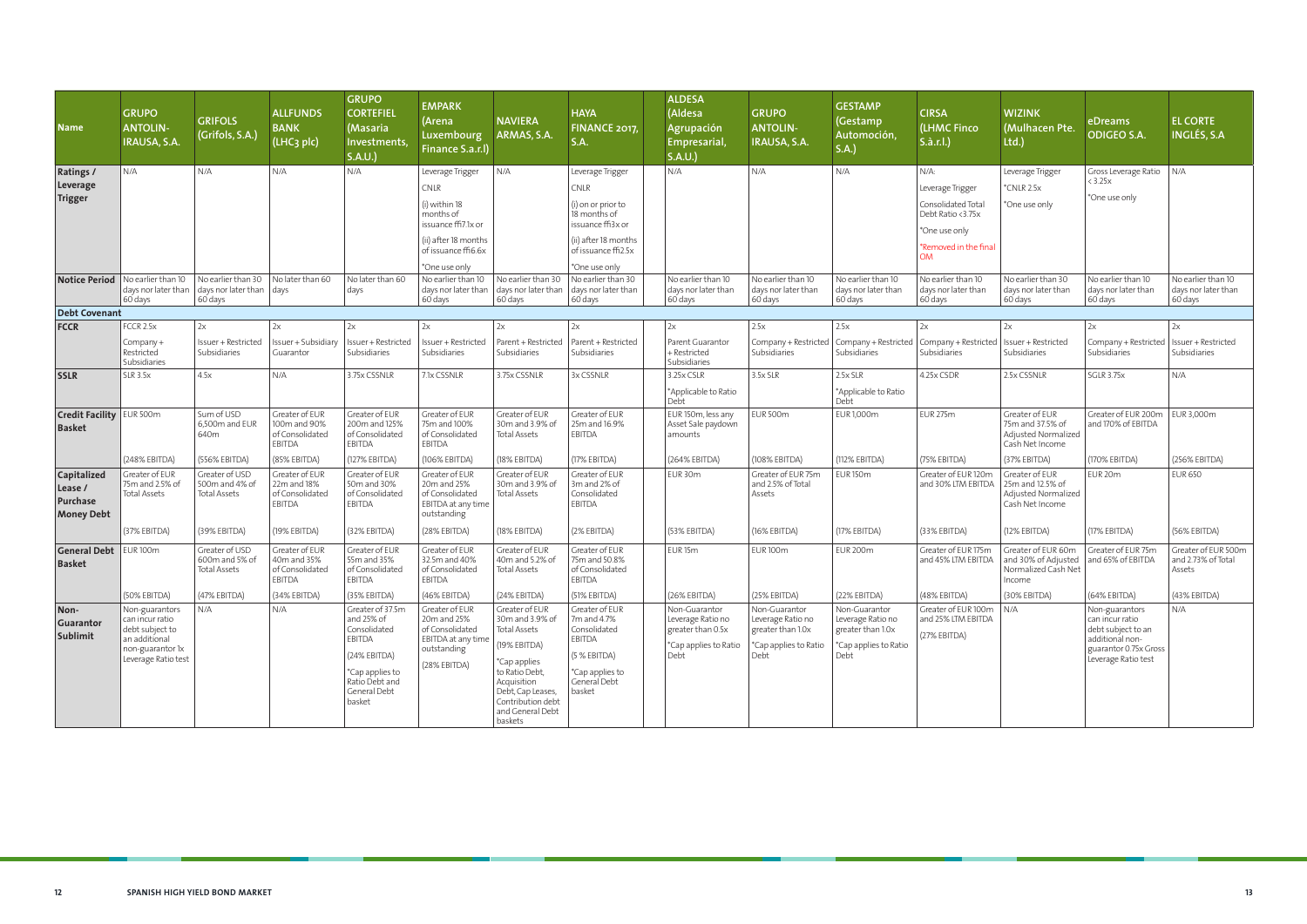| <b>Name</b>                           | <b>GRUPO</b><br><b>ANTOLIN-</b><br>IRAUSA, S.A.                                                                                                      | <b>GRIFOLS</b><br>(Grifols, S.A.)                                                                                                                                                                            | <b>ALLFUNDS</b><br><b>BANK</b><br>(LHC <sub>3</sub> plc)                                                                                                                                                                                                                                                                                                        | <b>GRUPO</b><br><b>CORTEFIEL</b><br>(Masaria<br>Investments,<br>S.A.U.                                                                                             | <b>EMPARK</b><br>(Arena<br>Luxembourg<br>Finance S.a.r.l)                                                                                            | <b>NAVIERA</b><br>ARMAS, S.A.                                                                                                                                                 | <b>HAYA</b><br>FINANCE 2017<br><b>S.A.</b>                                                                                                            | <b>ALDESA</b><br>(Aldesa<br>Agrupación<br>Empresarial,<br>S.A.U.                                                                                                                                                                                                                                                                                                                                                                                                                  | <b>GRUPO</b><br><b>ANTOLIN-</b><br>IRAUSA, S.A.                                                                                                   | <b>GESTAMP</b><br>(Gestamp<br>Automoción,<br>S.A.)                                                                               | <b>CIRSA</b><br>(LHMC Finco<br>S.à.r.l.)                                                                                                                                                                                  | <b>WIZINK</b><br>(Mulhacen Pte.<br>Itd.)                                                                                                                                                                                                                                                                                                                                                                                                                         | eDreams<br><b>ODIGEO S.A.</b>                                                                                                                                                                    | <b>EL CORTE</b><br><b>INGLÉS, S.A</b>                                                                                                                             |
|---------------------------------------|------------------------------------------------------------------------------------------------------------------------------------------------------|--------------------------------------------------------------------------------------------------------------------------------------------------------------------------------------------------------------|-----------------------------------------------------------------------------------------------------------------------------------------------------------------------------------------------------------------------------------------------------------------------------------------------------------------------------------------------------------------|--------------------------------------------------------------------------------------------------------------------------------------------------------------------|------------------------------------------------------------------------------------------------------------------------------------------------------|-------------------------------------------------------------------------------------------------------------------------------------------------------------------------------|-------------------------------------------------------------------------------------------------------------------------------------------------------|-----------------------------------------------------------------------------------------------------------------------------------------------------------------------------------------------------------------------------------------------------------------------------------------------------------------------------------------------------------------------------------------------------------------------------------------------------------------------------------|---------------------------------------------------------------------------------------------------------------------------------------------------|----------------------------------------------------------------------------------------------------------------------------------|---------------------------------------------------------------------------------------------------------------------------------------------------------------------------------------------------------------------------|------------------------------------------------------------------------------------------------------------------------------------------------------------------------------------------------------------------------------------------------------------------------------------------------------------------------------------------------------------------------------------------------------------------------------------------------------------------|--------------------------------------------------------------------------------------------------------------------------------------------------------------------------------------------------|-------------------------------------------------------------------------------------------------------------------------------------------------------------------|
| Acquired<br><b>Debt</b>               | Unlimited, subject<br>to<br>(i) at least EUR1 of<br>capacity under the<br>ratios or<br>(ii) FCCR would not<br>be less than before<br>the acquisition | Unlimited, and,<br>only to the extent<br>such debt exceeds<br>USD 400m, subject<br>(i) at least USD 1 of<br>capacity under the<br>ratios or<br>(ii) FCCR would not<br>be less than before<br>the acquisition | Unlimited, subject<br>l to<br>(i) at least EUR 1 of<br>capacity under the<br>ratios or<br>(ii) FCCR would not<br>be less than before<br>the acquisition                                                                                                                                                                                                         | Unlimited, subject<br>to<br>(i) at least EUR 1 of<br>capacity under the<br>ratios or<br>(ii) FCCR would not<br>be less than before<br>the acquisition              | Unlimited, subject<br>to<br>(i) at least EUR1 of<br>capacity under the<br>ratios or<br>(ii) FCCR would not<br>be less than before<br>the acquisition | Unlimited, subject<br>to<br>(i) at least EUR1 of<br>capacity under the<br>ratios or<br>(ii) FCCR would not<br>be less than before<br>the acquisition                          | Unlimited, subject<br>to<br>(i) at least EUR 1 of<br>capacity under the<br>ratios or<br>(ii) FCCR would not<br>be less than before<br>the acquisition | Unlimited, subject to<br>(i) EUR 1 capacity<br>under FCCR or<br>(ii) FCCR not worse                                                                                                                                                                                                                                                                                                                                                                                               | Unlimited, subject to<br>(i) at least EUR1 of<br>capacity under the<br>ratios or<br>(ii) FCCR would not be<br>less than before the<br>acquisition | Unlimited, subject to<br>(i) at least EUR1<br>capacity under FCCR<br>$\cap$ r<br>(ii) FCCR not less than<br>prior to acquisition | Greater of EUR 80m<br>and 20% LTM EBITDA<br>or, either<br>(i) at least EUR 1<br>capacity under ratio<br>(ii) FCCR not worse                                                                                               | Unlimited, subject to<br>(i) at least EUR1 of<br>capacity under the<br>FCCR or<br>(ii) FCCR would be<br>greater or equal than<br>before the acquisition                                                                                                                                                                                                                                                                                                          | Unlimited, subject to<br>(i) at least EUR 1 of<br>capacity under the<br>ratios or<br>(ii) FCCR would not be<br>less than before the<br>acquisition,<br>and, if secured,<br>subject to SGLR <3.5x | Unlimited, subject to<br>(i) at least EUR 1 of<br>capacity under the<br>FCCR or<br>(ii) FCCR would be<br>greater or equal than<br>before the acquisition          |
| Acquisition<br><b>Debt</b>            | Expressly excluded<br>from Acquired<br>debt carve-out                                                                                                | Yes, expressly<br>included in<br>acquired debt<br>  basket                                                                                                                                                   | Yes, expressly<br>included in the<br>Acquired debt<br>carve-out                                                                                                                                                                                                                                                                                                 | Yes, expressly<br>included in the<br>Acquired debt<br>carve-out                                                                                                    | Yes, expressly<br>included for Issuer<br>and Guarantor                                                                                               | Yes, expressly<br>included in<br>Acquired debt<br>carve-out                                                                                                                   | Yes, expressly<br>included in<br>Acquired debt<br>carve-out                                                                                           | <b>No</b>                                                                                                                                                                                                                                                                                                                                                                                                                                                                         | No, expressly<br>excluded from<br>Acquired debt carve-<br>out                                                                                     | <b>No</b>                                                                                                                        | Yes, expressly<br>included in Acquired<br>debt carve-out                                                                                                                                                                  | Yes, expressly<br>included in Acquired<br>debt carve-out                                                                                                                                                                                                                                                                                                                                                                                                         | Yes, expressly<br>included in Acquired<br>debt carve-out                                                                                                                                         | Yes, expressly<br>included in Acquired<br>debt carve-out                                                                                                          |
| Qualified<br>Receivables              | Yes                                                                                                                                                  | <b>No</b>                                                                                                                                                                                                    | Yes                                                                                                                                                                                                                                                                                                                                                             | Yes                                                                                                                                                                | Yes                                                                                                                                                  | Yes                                                                                                                                                                           | Yes                                                                                                                                                   | Yes                                                                                                                                                                                                                                                                                                                                                                                                                                                                               | Yes                                                                                                                                               | Yes                                                                                                                              | Yes; not considered<br>Indebtedness                                                                                                                                                                                       | Yes                                                                                                                                                                                                                                                                                                                                                                                                                                                              | <b>No</b>                                                                                                                                                                                        | Yes, unlimited<br>recourse plus<br>recourse factoring<br>up to greater of EUR<br>100m and 8.7% of<br>Consolidated EBITDA                                          |
| <b>Contribution</b> No<br><b>Debt</b> |                                                                                                                                                      | No                                                                                                                                                                                                           | Yes                                                                                                                                                                                                                                                                                                                                                             | Yes                                                                                                                                                                | Yes                                                                                                                                                  | Yes                                                                                                                                                                           | Yes                                                                                                                                                   | <b>No</b>                                                                                                                                                                                                                                                                                                                                                                                                                                                                         | No                                                                                                                                                | <b>No</b>                                                                                                                        | Yes                                                                                                                                                                                                                       | Yes                                                                                                                                                                                                                                                                                                                                                                                                                                                              | <b>No</b>                                                                                                                                                                                        | Yes                                                                                                                                                               |
| Other                                 | *JV debt up to the<br>greater of EUR 35m<br>and 1% of Total<br>Assets                                                                                | *Debt owed to<br>employees up to<br>USD <sub>100m</sub>                                                                                                                                                      | *Local lines of<br>credit up to<br>greater of EUR<br>15m and 12.5%<br>of Consolidated<br>EBITDA<br>*JV debt up to<br>greater of EUR<br>22m and 18%<br>of Consolidated<br>EBITDA<br>*Indebtedness<br>of the Regulated<br>Group that<br>constitutes<br>Tier 1 Capital or<br>Tier 2 Capital<br>for calculating<br>Applicable Banking<br>Capital Adequacy<br>Ratios | $*$ JV debt up to EUR $\mid$ N/A<br>10 <sub>m</sub><br>*Local Credit<br>Facilities up to<br>greater of EUR<br>20 <sub>m</sub> and 15%<br>of Consolidated<br>EBITDA |                                                                                                                                                      | *Debt incurred<br>to finance the La<br>Esfinge Project up<br>to EUR 18m<br>*Management<br>Advances for travel,<br>$moving + other$<br>OCB not to exceed<br>EUR <sub>10m</sub> | N/A                                                                                                                                                   | Project Support:<br>unlimited guarantees, greater of EUR 35m<br>indemnities pursuant<br>to Contractual Bonds<br>and other customary<br>guarantees in<br>respect of Specified<br>Projects in relation<br>to performance<br>guarantees,<br>provided drawing<br>of Contractual<br>Bonds constituting<br>Project Support are<br>reimbursed within<br>130 days<br>*Guarantees of debt<br>of Unrestricted<br>Subsidiary or<br>Qualifying Joint<br>Ventures up to EUR<br>50 <sub>m</sub> | *JV debt up to the<br>and 1% of Total Assets                                                                                                      | *Debt of Permitted<br>Joint Ventures: EUR<br>100 <sub>m</sub>                                                                    | *Local lines, working<br>capital facilities etc.<br>not to exceed the<br>greater of EUR 150m<br>and 40% LTM EBITDA<br>*Indebtedness of<br>joint ventures not to<br>exceed the greater<br>of EUR 50m and 15%<br>LTM EBITDA | *Local Facilities up to<br>the greater of EUR<br>25m and 12.5% of<br>Adjusted Normalized<br>Cash Net Income<br>*Debt of JVs up to the<br>greater of EUR 30m<br>and 15% of Adjusted<br>Normalized Cash Net<br>Income<br>*Tier 1 Capital and<br>Tier 2 Capital Debt of<br>the Regulated Group<br>up to EUR 200m<br>NB a number of the<br>debt baskets are not<br>applied while the<br>Notes are PIK or if<br>the Banking Capital<br>Adequacy Ratios are<br>not met | *JV debt up to EUR<br>10 <sub>m</sub>                                                                                                                                                            | *Commercial Paper<br>Program up to EUR<br>500 <sub>m</sub><br>*Management<br>Advances for travel,<br>$moving + other OCB$<br>not to exceed EUR<br>80m at any time |
|                                       | <b>Restricted Payments Covenant</b>                                                                                                                  |                                                                                                                                                                                                              |                                                                                                                                                                                                                                                                                                                                                                 |                                                                                                                                                                    |                                                                                                                                                      |                                                                                                                                                                               |                                                                                                                                                       |                                                                                                                                                                                                                                                                                                                                                                                                                                                                                   |                                                                                                                                                   |                                                                                                                                  |                                                                                                                                                                                                                           |                                                                                                                                                                                                                                                                                                                                                                                                                                                                  |                                                                                                                                                                                                  |                                                                                                                                                                   |
| <b>Build-up</b><br><b>Basket</b>      | 50% CNI<br>$Company +$<br>Restricted<br>Subsidiaries                                                                                                 | 50% CNI (from<br>fiscal quarter prior<br>to March 12, 2014)<br>Issuer + Restricted<br>Subsidiaries                                                                                                           | 50% CNI<br>Issuer + Restricted<br>Subsidiaries                                                                                                                                                                                                                                                                                                                  | 50% CNI<br>Issuer + Restricted<br>Subsidiaries                                                                                                                     | 50% CNI<br>$\vert$ Company +<br>Restricted<br>Subsidiaries                                                                                           | 50% CNI<br>Parent + Restricted<br>Subsidiaries                                                                                                                                | 50% CNI<br>Parent + Restricted<br>Subsidiaries                                                                                                        | 50% CNI<br>Parent Guarantor<br>+ Restricted<br>Subsidiaries                                                                                                                                                                                                                                                                                                                                                                                                                       | 50% CNI (from<br>January 2016)<br>Company + Restricted<br>Subsidiaries                                                                            | 50% CNI (from 1st full   50% CNI<br>quarter prior to May<br>11, 2016<br>Company + Restricted<br>Subsidiaries                     | Company + Restricted<br>Subsidiaries<br>*Starter Basket of<br>greater of EUR 135m<br>and 35% LTM EBITDA                                                                                                                   | 50% CNI<br>Issuer + Restricted<br>Subsidiaries                                                                                                                                                                                                                                                                                                                                                                                                                   | 50% CNI<br>Company + Restricted<br>Subsidiaries                                                                                                                                                  | 50% CNI (from March<br>2018)<br>Issuer + Restricted<br>Subsidiaries                                                                                               |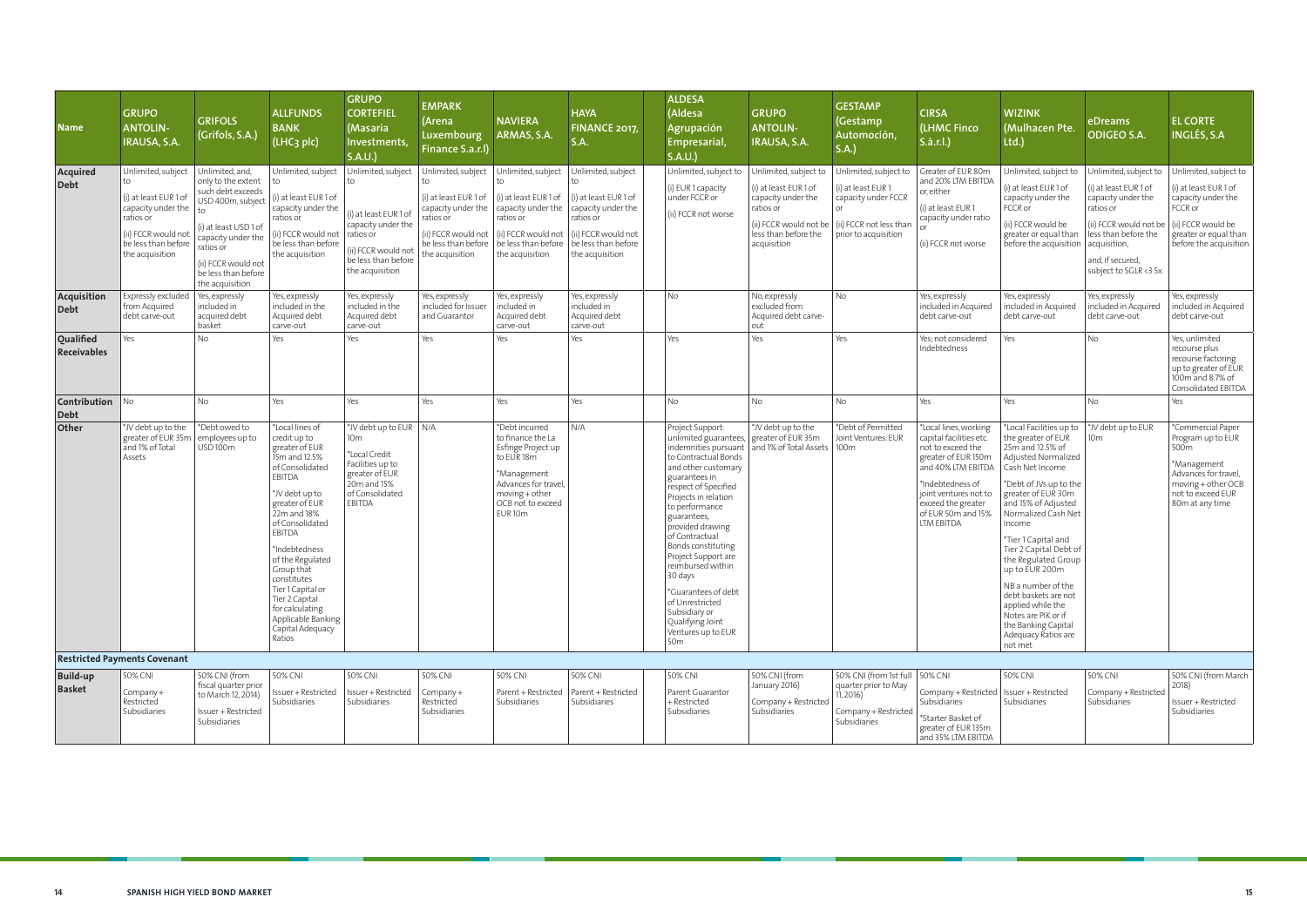| <b>Name</b>                                                           | <b>GRUPO</b><br><b>ANTOLIN-</b><br><b>IRAUSA, S.A.</b>                                                                                                                            | <b>GRIFOLS</b><br>(Grifols, S.A.)                         | <b>ALLFUNDS</b><br><b>BANK</b><br>(LHC <sub>3</sub> plc)                                                                                                                                                                                                                                                                                                                                             | <b>GRUPO</b><br><b>CORTEFIEL</b><br>(Masaria<br>Investments,<br>S.A.U.                                                                                                                                                                                                                                                                                                                                                  | <b>EMPARK</b><br>(Arena<br>Luxembourg<br>Finance S.a.r.l)                                                                                                                                                                                                                                                                                                                                                                                        | <b>NAVIERA</b><br>ARMAS, S.A.                                                                                                                                                                 | <b>HAYA</b><br><b>FINANCE 2017,</b><br>S.A.                                                                                                                                                                                                                                                                                                                                    | <b>ALDESA</b><br>(Aldesa<br>Agrupación<br>Empresarial,<br>S.A.U.                                                                    | <b>GRUPO</b><br><b>ANTOLIN-</b><br><b>IRAUSA, S.A.</b>                                                                                                                         | <b>GESTAMP</b><br>(Gestamp<br>Automoción,<br>S.A.)                                                                                                             | <b>CIRSA</b><br>(LHMC Finco<br>S.à.r.l.)                                                                                                                                                                                                                         | <b>WIZINK</b><br>(Mulhacen Pte.<br>Ltd.)                                                                                                                                                                                                                                                                                                                                               | eDreams<br><b>ODIGEO S.A.</b>                                                            | <b>EL CORTE</b><br><b>INGLÉS, S.A</b>                                                                                                                                                                                                                                 |
|-----------------------------------------------------------------------|-----------------------------------------------------------------------------------------------------------------------------------------------------------------------------------|-----------------------------------------------------------|------------------------------------------------------------------------------------------------------------------------------------------------------------------------------------------------------------------------------------------------------------------------------------------------------------------------------------------------------------------------------------------------------|-------------------------------------------------------------------------------------------------------------------------------------------------------------------------------------------------------------------------------------------------------------------------------------------------------------------------------------------------------------------------------------------------------------------------|--------------------------------------------------------------------------------------------------------------------------------------------------------------------------------------------------------------------------------------------------------------------------------------------------------------------------------------------------------------------------------------------------------------------------------------------------|-----------------------------------------------------------------------------------------------------------------------------------------------------------------------------------------------|--------------------------------------------------------------------------------------------------------------------------------------------------------------------------------------------------------------------------------------------------------------------------------------------------------------------------------------------------------------------------------|-------------------------------------------------------------------------------------------------------------------------------------|--------------------------------------------------------------------------------------------------------------------------------------------------------------------------------|----------------------------------------------------------------------------------------------------------------------------------------------------------------|------------------------------------------------------------------------------------------------------------------------------------------------------------------------------------------------------------------------------------------------------------------|----------------------------------------------------------------------------------------------------------------------------------------------------------------------------------------------------------------------------------------------------------------------------------------------------------------------------------------------------------------------------------------|------------------------------------------------------------------------------------------|-----------------------------------------------------------------------------------------------------------------------------------------------------------------------------------------------------------------------------------------------------------------------|
| <b>Employee</b><br><b>Stock</b><br>Repurchases                        | EUR 20m in the<br>aggregate                                                                                                                                                       | USD 35m per year                                          | EUR 7.5m plus<br>EUR 3m per each<br>calendar year that<br>elapsed since Issue<br>Date                                                                                                                                                                                                                                                                                                                | $EUR 7.5m + EUR$<br>3.5m multiplied<br>by the number<br>of calendar years<br>since the Issue<br>Date                                                                                                                                                                                                                                                                                                                    | $EUR5m + EUR$<br>2.5m multiplied<br>by the number of<br>years commenced<br>since issue date<br>per calendar year                                                                                                                                                                                                                                                                                                                                 | EUR 1m per year<br>(no carry forward)<br>+ Net Cash<br>Proceeds from<br>the sale of equity<br>to management<br>and employees<br>received since<br>issue date                                  | $EUR 5m + EUR$<br>2m multiplied<br>by number of<br>calendar years<br>commenced since<br>issue date + Net<br>Cash Proceeds<br>from the sale<br>of equity to<br>management<br>and employees<br>received since<br>issue date                                                                                                                                                      | EUR 2m with 2-year<br>carry-over                                                                                                    | EUR 20m in the<br>aggregate                                                                                                                                                    | EUR 20m                                                                                                                                                        | EUR 30m (increased<br>to EUR 60m after<br>an IPO Event) per<br>calendar year with<br>unlimited carry-over<br>subject to maximum<br>of EUR 50m<br>(increased to EUR<br>100m after an IPO<br>Event) in any calendar<br>year; plus proceeds of<br>key man insurance | EUR 17.5m in the<br>aggregate at any<br>time outstanding +<br>proceeds of key man<br>insurance                                                                                                                                                                                                                                                                                         | EUR 2.5m per year<br>(unlimited carry-<br>forward up to EUR<br>6m / aggregate /<br>year) | EUR 100m per annum<br>+ proceeds of key<br>man insurance                                                                                                                                                                                                              |
| <b>General RP</b><br><b>Basket</b>                                    | EUR 40m                                                                                                                                                                           | Greater of USD<br>350m and 2.8% of<br><b>Total Assets</b> | Greater of EUR<br>30m and 26%<br>of Consolidated<br>EBITDA                                                                                                                                                                                                                                                                                                                                           | Greater of EUR<br>30m and 20%<br>of Consolidated<br><b>EBITDA</b>                                                                                                                                                                                                                                                                                                                                                       | Greater of EUR<br>30m and 40%<br>of Consolidated<br><b>EBITDA</b>                                                                                                                                                                                                                                                                                                                                                                                | Greater of EUR<br>20m and 18%<br>of Consolidated<br>EBITDA                                                                                                                                    | Greater of EUR<br>10m and 6.8%<br>of Consolidated<br>EBITDA                                                                                                                                                                                                                                                                                                                    | EUR <sub>10m</sub>                                                                                                                  | EUR 40m                                                                                                                                                                        | Greater of EUR 100m<br>and 1.8% Total Assets                                                                                                                   | Greater of EUR 67.5m<br>and 18.5% of LTM<br>EBITDA                                                                                                                                                                                                               | Greater of EUR 30m<br>and 15% of Adjusted<br>Normalized Cash<br>Net Income                                                                                                                                                                                                                                                                                                             | Greater of EUR 50m<br>and 43% of EBITDA                                                  | EUR <sub>75m</sub>                                                                                                                                                                                                                                                    |
|                                                                       | (20% EBITDA)                                                                                                                                                                      | (27% EBITDA)                                              | (25% EBITDA)                                                                                                                                                                                                                                                                                                                                                                                         | (19% EBITDA)                                                                                                                                                                                                                                                                                                                                                                                                            | (42% EBITDA)                                                                                                                                                                                                                                                                                                                                                                                                                                     | (12% EBITDA)                                                                                                                                                                                  | (7% EBITDA)                                                                                                                                                                                                                                                                                                                                                                    | (18% EBITDA)                                                                                                                        | (8% EBITDA)                                                                                                                                                                    | (11% EBITDA)                                                                                                                                                   | (18% EBITDA)<br>*Reduced in final OM<br>from the greater of<br>EUR 135m and 35%<br><b>LTM EBITDA</b>                                                                                                                                                             | (15% EBITDA)                                                                                                                                                                                                                                                                                                                                                                           | (43% EBITDA)                                                                             | (7% EBITDA)                                                                                                                                                                                                                                                           |
| Public<br>Company<br><b>Dividends</b>                                 | Greater of<br>(a) 6% of net cash<br>proceeds from<br>public offering and<br>(b) 3% Market<br>Capitalization,<br>provided LR <3x;<br>provided no<br>default or event of<br>default | N/A                                                       | Greater of<br>(a) 6% net cash<br>proceeds from<br>public offering and<br>(b) amount equal<br>to the greater of<br>(i) (A) 7% Market<br>Capitalization and<br>(B) 7% IPO Market<br>Capitalization,<br>provided CNLR<br>$(net)$ ffi3.75 $x$ and<br>(ii) (A) 5% Market<br>Capitalization and<br>(B) 5% IPO Market<br>Capitalization,<br>provided CNLR<br>(net) ffi4x<br>- provided no<br>default or EOD | Greater of<br>(a) 6% net cash<br>proceeds from<br>public offering and $\int$ offering and<br>(b) amount equal<br>to the greater of<br>(i) (A) 7% Market<br>Capitalization and<br>(B) 7% IPO Market<br>Capitalization,<br>provided CNLR<br>(net) $ff13.25x$ and<br>(ii) (A) 5% Market<br>Capitalization and<br>(B) 5% IPO Market<br>Capitalization,<br>provided CNLR<br>$(net)$ ffi3.5x<br>provided no<br>default or EOD | Following an IPO<br>(a) 6% of net cash<br>proceeds from<br>(b) amount equal<br>to greater of<br>(i) 5% Market<br>Capitalization and<br>(ii) 5% of<br><b>IPO</b> Market<br>Capitalization,<br>provided<br>Consolidated Net<br>Leverage Ratio<br>  ffi5.5x and greater<br>of 7% of Market<br>Capitalization and<br>7% of IPO Market<br>Capitalization,<br>provided<br>Consolidated Net<br>Leverage Ratio<br>ffi5x<br>provided no<br>default or EOD | Following IPO,<br>greater of<br>(a) 6% of Net Cash<br>Proceeds and<br>(b) 6% of Market<br>Capitalization<br>and (B) 7% of<br><b>IPO Market</b><br>Capitalization,<br>provided CNLR<br>ffi3.75 | Following IPO,<br>greater of<br>(a) 6% of Net Cash<br>Proceeds and<br>(b) greater of<br>(i) greater of (A)<br>7% of Market<br>Capitalization<br>and $(B)$ 7% of<br><b>IPO Market</b><br>Capitalization<br>provided CNLR<br>ffi2.75, and<br>(ii) greater of (A)<br>5% of Market<br>Capitalization<br>and $(B)$ 5% of<br>IPO Market<br>Capitalization,<br>provided CNLR<br>ffi3x | Greater of 6% net<br>cash proceeds of<br>Public Offering<br>and 5% Market<br>Capitalization;<br>provided Leverage<br>Ratio ffi2.25x | Greater of<br>(a) 6% of net cash<br>proceeds from public<br>$\frac{1}{1}$ offering and<br>(b) 3% Market<br>Capitalization,<br>provided LR <3x<br>provided no default<br>or EoD | Greater of 3% Market<br>Capitalization<br>(provided Leverage<br>Ratio <2.5x) and<br>6% per annum of<br>net cash proceeds<br>received in any Public<br>Offering | Following an IPO<br>Event, sum of 6% per<br>annum of net cash<br>proceeds and 5%<br>Market Capitalization                                                                                                                                                        | Greater of<br>(a) 6% of Net Cash<br>Proceeds and<br>(b) following an IPO,<br>an amount equal to<br>the greater of<br>(i) the greater of 7%<br>Market Capitalization<br>and 7% IPO Market<br>Capitalization<br>(provided CNLR equal<br>to or less than 2.75x)<br>and<br>(ii) the greater of 5%<br>Market Capitalization<br>and 5% IPO Market<br>Capitalization<br>(provided CNLR ffi3x) | N/A                                                                                      | Greater of<br>(a) 6% of Net Cash<br>Proceeds and<br>(b) following an IPO,<br>an amount equal<br>to the greater of<br>the greater of 8%<br>Market Capitalization<br>and 8% IPO Market<br>Capitalization<br>(provided CNLR<br>ffi2.75x) (provided<br>$CNLR$ $ff13.5x$ ) |
| <b>Sponsor</b><br>Management<br>and Financial<br><b>Advisory Fees</b> | N/A                                                                                                                                                                               | N/A                                                       | N/A                                                                                                                                                                                                                                                                                                                                                                                                  | Greater of EUR<br>3m and 1.5%<br>Consolidated<br>EBITDA per year<br>plus other fees<br>approved by the<br>board                                                                                                                                                                                                                                                                                                         | Monitoring fees<br>not exceeding in<br>aggregate EUR 1m<br>per year; financial<br>and advisory<br>fees approved<br>by majority of<br>disinterested<br>board members                                                                                                                                                                                                                                                                              | Payment to any<br>Permitted Holder<br>of reasonable<br>out of pocket<br>investments<br>incurred in<br>connection with<br>its investment in<br>the Parent not to<br>exceed EUR 1m per<br>year  | Management,<br>consulting,<br>monitoring,<br>advisory fees<br>not exceeding<br>EUR 2m per year<br>+ unlimited<br>investment<br>banking fees<br>approved by the<br>majority of the<br>board                                                                                                                                                                                     | N/A                                                                                                                                 | N/A                                                                                                                                                                            | N/A                                                                                                                                                            | Unlimited pursuant<br>to any Support and<br>Services Agreement                                                                                                                                                                                                   | Customary Financial<br>advisory and other<br>fees in connection<br>with investment<br>banking activities<br>provided approved<br>by a majority of the<br>Board of Directors in<br>good faith                                                                                                                                                                                           | N/A                                                                                      | N/A                                                                                                                                                                                                                                                                   |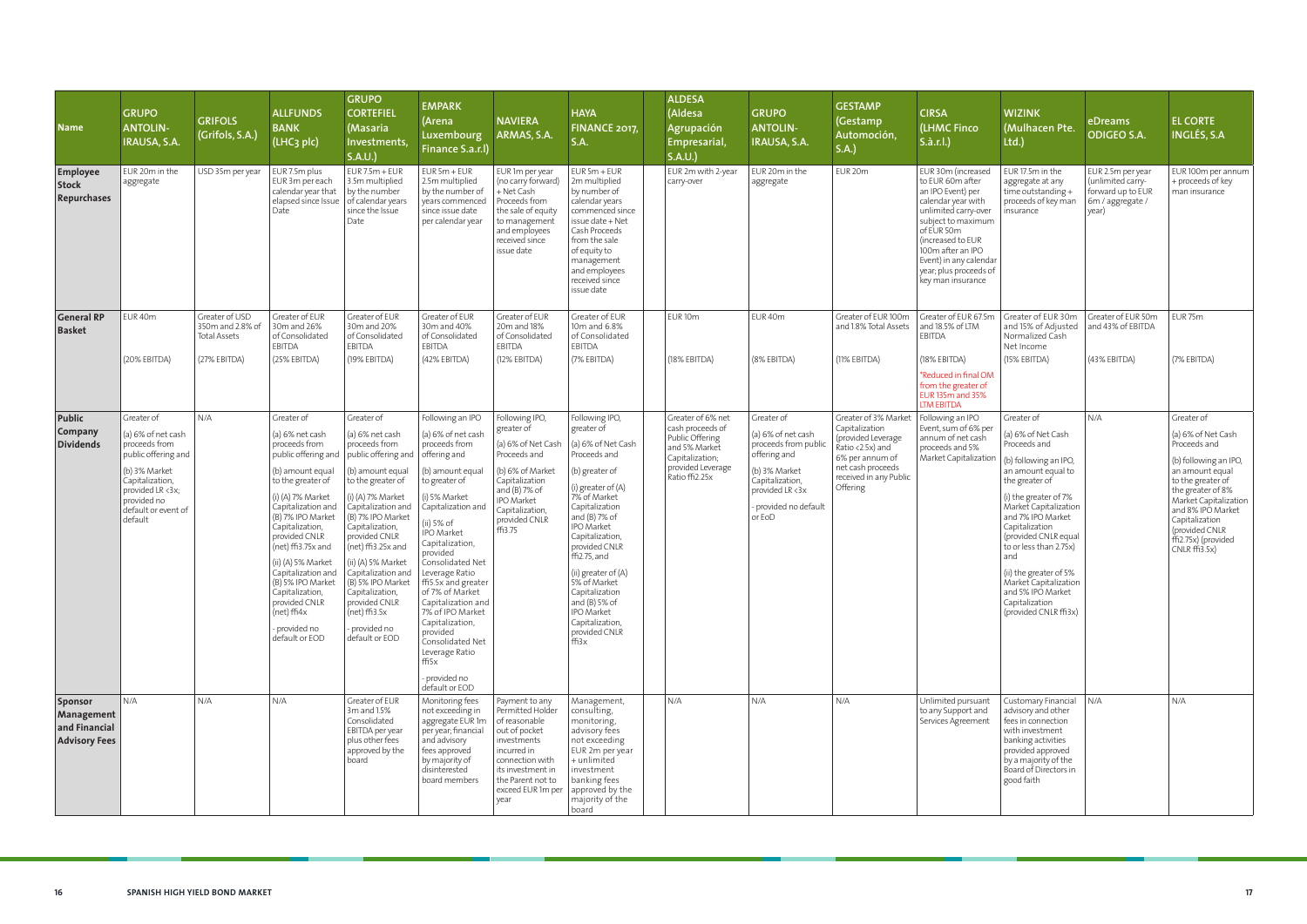| <b>Name</b>                                                           | <b>GRUPO</b><br><b>ANTOLIN-</b><br>IRAUSA, S.A.                                                                  | <b>GRIFOLS</b><br>(Grifols, S.A.)  | <b>ALLFUNDS</b><br><b>BANK</b><br>(LHC <sub>3</sub> plc)                                                                                                                                                                                                                                                          | <b>GRUPO</b><br><b>CORTEFIEL</b><br>(Masaria<br>Investments,<br>S.A.U.                                                                                                                                                                                                                                                                                                                                                           | <b>EMPARK</b><br>(Arena<br><b>Luxembourg</b><br>Finance S.a.r.l)                                                                                    | <b>NAVIERA</b><br>ARMAS, S.A.                                                                                                                             | <b>HAYA</b><br><b>FINANCE 2017,</b><br><b>S.A.</b>                                                                                                        | <b>ALDESA</b><br>(Aldesa<br><b>Agrupación</b><br>Empresarial,<br>S.A.U. | <b>GRUPO</b><br><b>ANTOLIN-</b><br>IRAUSA, S.A.                                                                     | <b>GESTAMP</b><br>(Gestamp<br>Automoción,<br>S.A.)           | <b>CIRSA</b><br>(LHMC Finco<br>S.à.r.l.)                                                                                | <b>WIZINK</b><br>(Mulhacen Pte.<br>Itd.                                                                                                                                           | eDreams<br><b>ODIGEO S.A.</b>                              | <b>EL CORTE</b><br><b>INGLÉS, S.A</b>                      |
|-----------------------------------------------------------------------|------------------------------------------------------------------------------------------------------------------|------------------------------------|-------------------------------------------------------------------------------------------------------------------------------------------------------------------------------------------------------------------------------------------------------------------------------------------------------------------|----------------------------------------------------------------------------------------------------------------------------------------------------------------------------------------------------------------------------------------------------------------------------------------------------------------------------------------------------------------------------------------------------------------------------------|-----------------------------------------------------------------------------------------------------------------------------------------------------|-----------------------------------------------------------------------------------------------------------------------------------------------------------|-----------------------------------------------------------------------------------------------------------------------------------------------------------|-------------------------------------------------------------------------|---------------------------------------------------------------------------------------------------------------------|--------------------------------------------------------------|-------------------------------------------------------------------------------------------------------------------------|-----------------------------------------------------------------------------------------------------------------------------------------------------------------------------------|------------------------------------------------------------|------------------------------------------------------------|
| Permitted<br>Parent<br>Payments                                       | Parent taxes                                                                                                     | N/A                                | Costs and fees<br>for reporting<br>obligations and<br>compliance<br>with law,<br>indemnification,<br>D&O insurance,<br>fees related to<br>the transactions;<br>general operating<br>expenses, other<br>fees in an amount<br>up to EUR 4m per<br>year, fees related<br>to public offering,<br><b>Related Taxes</b> | Costs and fees<br>for reporting<br>obligations, D&O<br>insurance, fees in<br>connection with<br>the Transactions.<br>general corporate<br>overhead<br>expenses, fees<br>related to<br>public offering,<br>Management<br>Advances, fees to<br>Permitted Holders<br>up to greater of<br>EUR 3m and 1.5%<br>Consolidated<br>EBITDA per year<br>plus other fees<br>approved by the<br>board, general<br>basket of EUR 3m<br>per year | Costs and fees<br>relating to<br>indemnification<br>obligations,<br>ownership / sale<br>of capital stock<br>of parent, public<br>offering; salaries | Fees, expenses and<br>costs relating to<br>activities of Parent<br>and its Subsidiaries<br>+ other parent<br>payments not<br>exceeding EUR 1m<br>per year | Fees, expenses and<br>costs relating to<br>activities of Parent<br>and its Subsidiaries<br>+ other parent<br>payments not<br>exceeding EUR 2m<br>per year | N/A                                                                     | Parent taxes                                                                                                        | N/A                                                          | Taxes, salaries<br>etc., general<br>corporate expenses,<br>transactional fees<br>and expenses; no cap                   | Reporting obligations,   N/A<br>D&O obligations,<br>corporate existence,<br>expenses, tax sharing<br>etc., and corporate<br>overhead expenses +<br>other up to EUR 4m<br>per year |                                                            | N/A                                                        |
| <b>Unlimited</b><br><b>RP Capacity</b><br>(leverage-<br>based basket) | Yes, subject to 1.75x   Yes, subject to 3.5x<br>LR test and no<br>default or event of<br>default                 | LR test<br>No default or EOD       | Yes, subject to 4x<br>CNLR (net) and<br>Interest Reserve<br>Amount is no less<br>than Six Months<br>debt Service<br>No default or EOD                                                                                                                                                                             | Yes, subject to 3x<br>CNLR (net)<br>No default or EOD                                                                                                                                                                                                                                                                                                                                                                            | Yes, subject to<br>CNLR 7.5x test<br>No default or EOD                                                                                              | No                                                                                                                                                        | <b>CNLR 1.25x</b><br>*Tightened during<br>marketing from<br><b>CNLR 1.5x</b>                                                                              | <b>No</b>                                                               | Yes, subject to 1.75x<br>LR test<br>No default or EoD                                                               | Yes, subject to<br>Leverage Ratio no<br>more than 2.0x       | Yes, subject to 3x<br>Consolidated Total<br>Debt Ratio<br>No EoD<br>*Reduced from 4x in<br>the Preliminary OM           | Yes, subject to CNLR<br>2.75x<br>No default or EoD                                                                                                                                | Yes, subject to 3.25x<br>GLR test<br>No default or EOD     | Yes, subject to CNLR<br>3.25x<br>No default or EoD         |
| Loans to<br><b>Employees</b>                                          | EUR <sub>10m</sub>                                                                                               | USD 30m                            | EUR 4m                                                                                                                                                                                                                                                                                                            | Management<br>Advances and any<br>advances or loans<br>up to EUR 7.5m                                                                                                                                                                                                                                                                                                                                                            | EUR 5m per year<br>unused amounts<br>carried over                                                                                                   | EUR <sub>1m</sub>                                                                                                                                         | EUR 3m                                                                                                                                                    | Management<br>Advances: EUR 3m                                          | EUR <sub>10m</sub>                                                                                                  | EUR 20m                                                      | EUR 5m in any<br>calendar year with<br>unlimited carry-over<br>subject to maximum<br>of EUR 10m in any<br>calendar year | EUR <sub>10m</sub>                                                                                                                                                                | EUR <sub>5m</sub>                                          | EUR 80m                                                    |
| <b>General PI</b><br><b>Basket</b>                                    | Greater of EUR<br>50m and 1.5% of<br>Total Assets + 100%   Total Assets<br>of distributions<br>received from JVs | Greater of USD<br>400m and 3.2% of | Greater of EUR<br>30m and 26%<br>of Consolidated<br>EBITDA                                                                                                                                                                                                                                                        | Greater of EUR<br>40m and 25%<br>of Consolidated<br>EBITDA                                                                                                                                                                                                                                                                                                                                                                       | Greater of EUR<br>22.5m and 27.5%<br>of Consolidated<br><b>EBITDA</b>                                                                               | Greater of EUR<br>30m and 3.95% of<br>Total Assets                                                                                                        | Greater of EUR<br>20m and 13.5%<br>of Consolidated<br><b>EBITDA</b>                                                                                       | EUR <sub>10m</sub>                                                      | Greater of EUR 50m<br>and 1.5% of Total<br>Assets $+100\%$ of<br>distributions received   Joint Venture<br>trom JVs | EUR 150m plus 100%<br>dividends received<br>from a Permitted | Greater of EUR<br>145m and 37.5% LTM<br>EBITDA                                                                          | *Greater of EUR 40m<br>and 20% of Adjusted<br>Normalized Cash Net<br>Income                                                                                                       | $EUR 25m + 100\%$ of<br>distributions received<br>from JVs | Greater of EUR<br>500m and 43.3% of<br>Consolidated EBITDA |
|                                                                       | (25% EBITDA)                                                                                                     | (31% EBITDA)                       | (25% EBITDA)                                                                                                                                                                                                                                                                                                      | (25% EBITDA)                                                                                                                                                                                                                                                                                                                                                                                                                     | (32% EBITDA)                                                                                                                                        | (18% EBITDA)                                                                                                                                              | (14% EBITDA)                                                                                                                                              | (18% EBITDA)                                                            | (12% EBITDA)                                                                                                        | (17% EBITDA)                                                 | (40% EBITDA)                                                                                                            | (20% EBITDA)<br>*Investments<br>in Unrestricted<br>Subsidiaries up to<br>the greater of EUR<br>20m and 10% of<br>Adjusted Normalized<br>Cash Net Income<br>(10% EBITDA)           | $(21%$ EBITDA)                                             | (43% EBITDA)                                               |

**State State**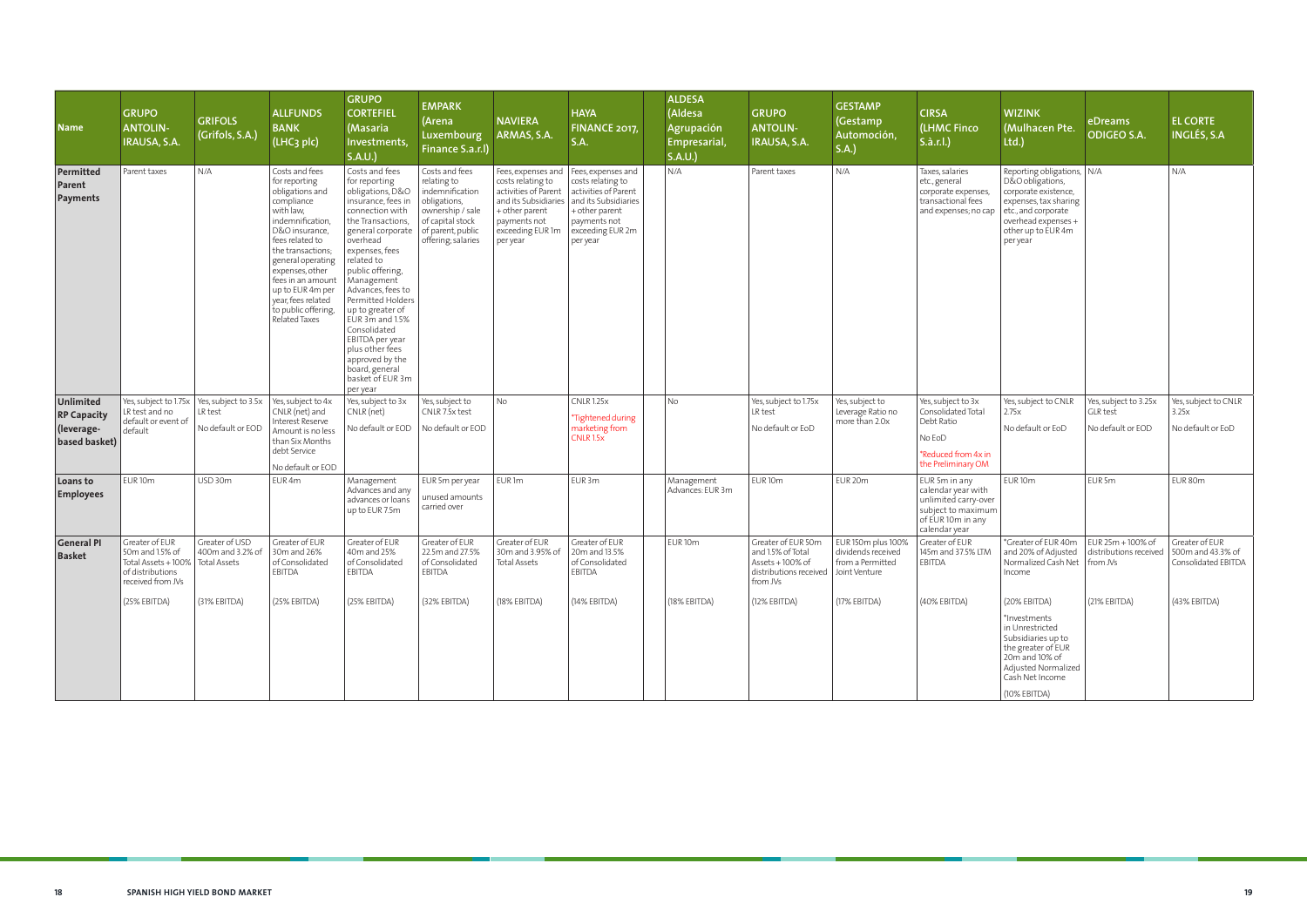| <b>Name</b>       | <b>GRUPO</b><br><b>ANTOLIN-</b><br>IRAUSA, S.A.                                                             | <b>GRIFOLS</b><br>(Grifols, S.A.)                          | <b>ALLFUNDS</b><br><b>BANK</b><br>(LHC <sub>3</sub> plc)                                                                                                                                                                      | <b>GRUPO</b><br><b>CORTEFIEL</b><br>(Masaria<br>Investments,<br>S.A.U.                                                                                       | <b>EMPARK</b><br>(Arena<br>Luxembourg<br>Finance S.a.r.l)                                                                                                                                                                                                                                                                                                                                                                                                                                                                                                                                                                                                                                 | <b>NAVIERA</b><br>ARMAS, S.A.       | <b>HAYA</b><br>FINANCE 2017,<br><b>S.A.</b>                                                                                                                                                                                                                                                                                                                              | <b>ALDESA</b><br>(Aldesa<br>Agrupación<br>Empresarial,<br>S.A.U.                                                                                                                                                                                                                                                                                                                 | <b>GRUPO</b><br><b>ANTOLIN-</b><br>IRAUSA, S.A.                                                              | <b>GESTAMP</b><br>(Gestamp<br>Automoción,<br>S.A.                                                                       | <b>CIRSA</b><br>(LHMC Finco<br>S.à.r.l.)                                                                                                                                                                                                                                                                                                                                                                   |
|-------------------|-------------------------------------------------------------------------------------------------------------|------------------------------------------------------------|-------------------------------------------------------------------------------------------------------------------------------------------------------------------------------------------------------------------------------|--------------------------------------------------------------------------------------------------------------------------------------------------------------|-------------------------------------------------------------------------------------------------------------------------------------------------------------------------------------------------------------------------------------------------------------------------------------------------------------------------------------------------------------------------------------------------------------------------------------------------------------------------------------------------------------------------------------------------------------------------------------------------------------------------------------------------------------------------------------------|-------------------------------------|--------------------------------------------------------------------------------------------------------------------------------------------------------------------------------------------------------------------------------------------------------------------------------------------------------------------------------------------------------------------------|----------------------------------------------------------------------------------------------------------------------------------------------------------------------------------------------------------------------------------------------------------------------------------------------------------------------------------------------------------------------------------|--------------------------------------------------------------------------------------------------------------|-------------------------------------------------------------------------------------------------------------------------|------------------------------------------------------------------------------------------------------------------------------------------------------------------------------------------------------------------------------------------------------------------------------------------------------------------------------------------------------------------------------------------------------------|
| Joint<br>Ventures | Permitted JVs up to   Unlimited subject<br>7.5% of Total Assets<br>+ Associates up to<br>5% of Total Assets | to 4.0x SSLR + USD<br>250m basket<br>(20% EBITDA)          | Greater of EUR<br>20m and 17%<br>of Consolidated<br>EBITDA<br>(17% EBITDA)                                                                                                                                                    | EUR <sub>15m</sub><br>(10% EBITDA)                                                                                                                           | Joint ventures<br>already disclosed<br>on issue date                                                                                                                                                                                                                                                                                                                                                                                                                                                                                                                                                                                                                                      | N/A                                 | N/A                                                                                                                                                                                                                                                                                                                                                                      | Qualifying Joint<br>Ventures and<br>Unrestricted<br>Subsidiaries: existing<br>Investments<br>unlimited; new<br>Investments subject<br>to Permitted Business<br>and Leverage Ratio<br><3.5x (measured<br>either at time of<br>Investment or at<br>time of tender<br>or commitment<br>provided that the<br>Investment is<br>made within 1 year<br>of such tender or<br>commitment) | Permitted JVs up to<br>7.5% of Total Assets +<br>Associates up to 5%<br>of Total Assets                      | *Investments in<br>Permitted Joint<br>Ventures 7.5% Total<br>Assets<br>*Investments in<br>Associates 5% Total<br>Assets | *Investments in a<br>Similar Business not<br>to exceed the greater<br>of EUR 145m and<br>37.5% LTM EBITDA<br>(39% EBITDA)<br>*Investments in<br>joint ventures not to<br>exceed the greater of<br>EUR 120m and 30%<br><b>LTM EBITDA</b><br>(33% EBITDA)<br>*Removed in final<br>OM: Investments<br>in Unrestricted<br>Subsidiaries basket<br>not to exceed the<br>greater of EUR 80m<br>and 20% LTM EBITDA |
| Other             |                                                                                                             | *RPs made<br>with proceeds<br>of Excluded<br>Contributions | *Investments in a<br>Similar Business<br>up to greater of<br>EUR 20m and 17%<br>of Consolidated<br>EBITDA<br>*Investments<br>in Unrestricted<br>Subsidiaries up<br>to greater of EUR<br>16m and 13%<br>Consolidated<br>EBITDA | *Unlimited OCB<br>loans or advances<br>to gaming<br>machine site<br>owners or sub-<br>operators<br>*Investments in<br>Associates up to<br>EUR <sub>15m</sub> | *Investments<br>in Unrestricted<br>Subsidiaries up to   EUR 20m<br>EUR 20m<br>*Investments in<br>Parent Guarantor<br>or Restricted<br>Subsidiary<br>provided (a)<br>investments in<br>Non-Recourse<br>Restricted<br>Subsidiary made<br>after issue date<br>capped at EUR<br>7.5m and 10%<br>of Consolidated<br>EBITDA and (b)<br>investments in<br>Non-Recourse<br>Restricted<br>Subsidiaries with<br>proceeds of debt<br>under Revolving<br>Credit Facility are<br>used to repay debt<br>*Payments to<br>service HoldCo<br>debt so long as the<br>proceeds of such<br>debt have been<br>contributed to the<br>restricted group<br>and have been<br>guaranteed by the<br>restricted group | *Vessel Financing<br>Payments up to | *Investments<br>constituting<br>co-investment<br>to secure land<br>development<br>advisory fee<br>income up to the<br>greater of EUR<br>30m and 20.3%<br>of Consolidated<br>EBITDA<br>*Loans or<br>advances under<br>management<br>equity or stock<br>option plan or<br>other employee<br>benefit incentive<br>plan up to EUR 5m<br>per year (with 2<br>year carry-over) | N/A                                                                                                                                                                                                                                                                                                                                                                              | *RPs made with<br>proceeds of Excluded<br>Contributions<br>*Unlimited<br>investments in a<br>Chinese Venture | *RPs made<br>with Excluded<br>Contributions                                                                             | *RPs made<br>with Excluded<br>Contributions<br>*Re-classification of<br>RPs and PIs permitted                                                                                                                                                                                                                                                                                                              |

|          | <b>WIZINK</b><br>(Mulhacen Pte.<br>Ltd.)                                                                                                      | eDreams<br><b>ODIGEO S.A.</b>     | <b>EL CORTE</b><br><b>INGLÉS, S.A</b>                                                                                     |
|----------|-----------------------------------------------------------------------------------------------------------------------------------------------|-----------------------------------|---------------------------------------------------------------------------------------------------------------------------|
| ۱t<br>er | *Greater of EUR 30m<br>and 15% of Adjusted<br>Normalized Cash Net<br>Income                                                                   | EUR <sub>10m</sub><br>(9% EBITDA) | N/A                                                                                                                       |
|          | (15% EBITDA)                                                                                                                                  |                                   |                                                                                                                           |
| O<br>of  | *Investments in<br>Similar Businesses<br>up to the greater of<br>EUR 20m and 10% of<br>Adjusted Normalized<br>Cash Net Income                 |                                   |                                                                                                                           |
|          | (10% EBITDA)                                                                                                                                  |                                   |                                                                                                                           |
|          |                                                                                                                                               |                                   |                                                                                                                           |
| n        |                                                                                                                                               |                                   |                                                                                                                           |
| ЭA       |                                                                                                                                               |                                   |                                                                                                                           |
|          | *RPs made<br>with Excluded<br>Contributions                                                                                                   | N/A                               | *RPs made<br>with Excluded<br>Contributions                                                                               |
| ed       | NB a number of the<br>RP baskets are not<br>applied while the<br>Notes are PIK or if<br>the Banking Capital<br>Adequacy Ratios are<br>not met |                                   | *Payments of<br>principal and<br>interest on Existing<br>Shareholder<br>Arrangements (c.<br>EUR 152m principal<br>amount) |
|          |                                                                                                                                               |                                   |                                                                                                                           |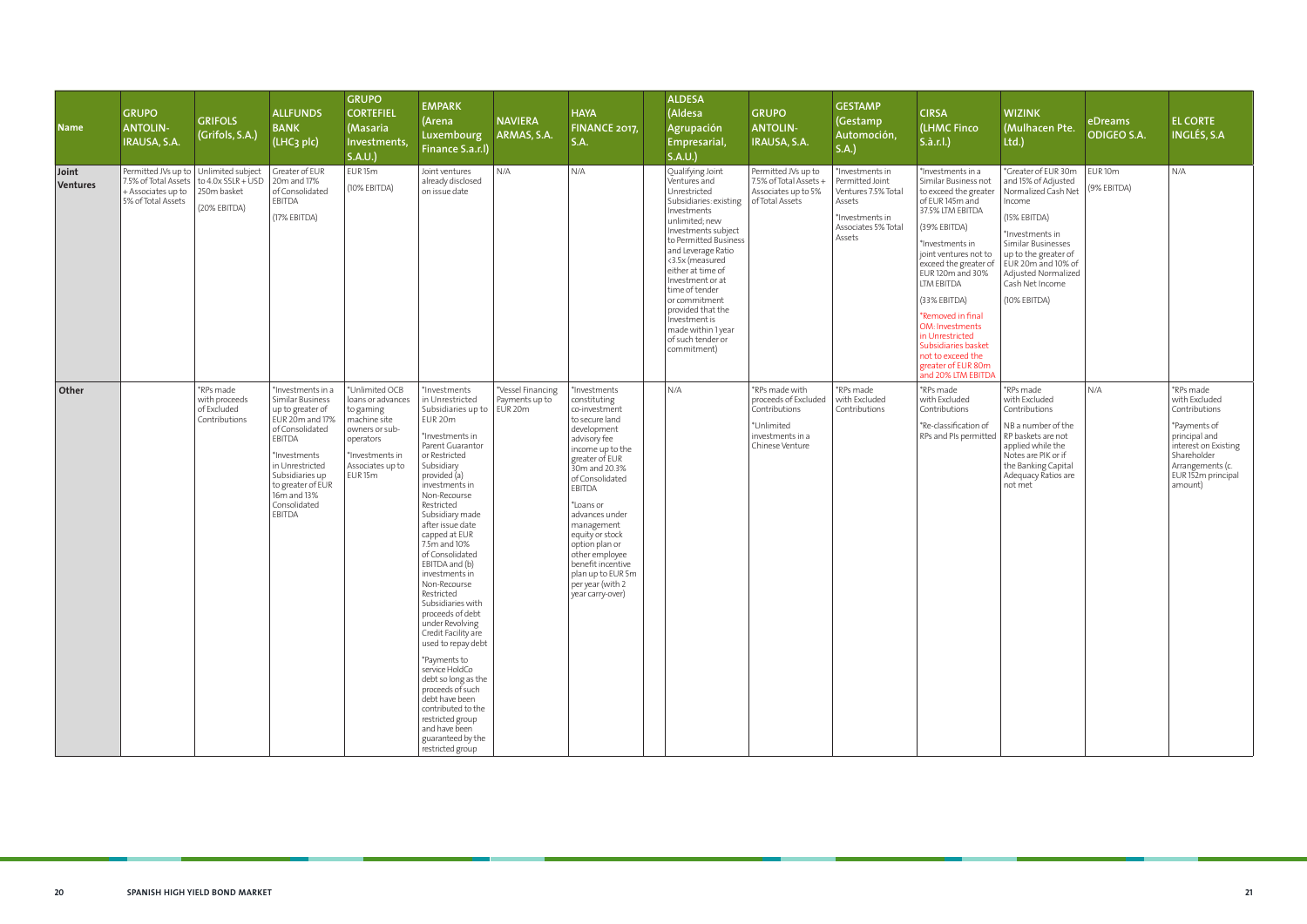| <b>Name</b>                                     | <b>GRUPO</b><br><b>ANTOLIN-</b><br><b>IRAUSA, S.A.</b>                                                                                                                                                                                            | <b>GRIFOLS</b><br>(Grifols, S.A.)                                                                                                                                       | <b>ALLFUNDS</b><br><b>BANK</b><br>(LHC3 plc)                                                                                                                                                                                                                                       | <b>GRUPO</b><br><b>CORTEFIEL</b><br>(Masaria<br>Investments,<br>S.A.U.                                                                                                                                      | <b>EMPARK</b><br>(Arena<br>Luxembourg<br>Finance S.a.r.l)                                                                                                                                                                                                                                                         | <b>NAVIERA</b><br>ARMAS, S.A.                                                                                                                                                                                                                                                                                                                                                                  | <b>HAYA</b><br><b>FINANCE 2017,</b><br><b>S.A.</b>                                                                                                                                                                                                                                                                                                                                                                                     | <b>ALDESA</b><br>(Aldesa<br><b>Agrupación</b><br><b>Empresarial</b><br>S.A.U.                                                                                                                                                           | <b>GRUPO</b><br><b>ANTOLIN-</b><br><b>IRAUSA, S.A.</b>                                                                                                                                                                                                    | <b>GESTAMP</b><br>(Gestamp<br>Automoción,<br>S.A.)                                                                                                           | <b>CIRSA</b><br>(LHMC Finco<br>S.à.r.l.)                                                                                                                                                                                                                                                                                                                                           | <b>WIZINK</b><br>(Mulhacen Pte.<br>Ltd.)                                                                                                                                                                                                                                                                                                        | eDreams<br><b>ODIGEO S.A.</b>                                                                                                                                                                                                                              | <b>EL CORTE</b><br><b>INGLÉS, S.A</b>                                                                                                                                                                                                                                                      |
|-------------------------------------------------|---------------------------------------------------------------------------------------------------------------------------------------------------------------------------------------------------------------------------------------------------|-------------------------------------------------------------------------------------------------------------------------------------------------------------------------|------------------------------------------------------------------------------------------------------------------------------------------------------------------------------------------------------------------------------------------------------------------------------------|-------------------------------------------------------------------------------------------------------------------------------------------------------------------------------------------------------------|-------------------------------------------------------------------------------------------------------------------------------------------------------------------------------------------------------------------------------------------------------------------------------------------------------------------|------------------------------------------------------------------------------------------------------------------------------------------------------------------------------------------------------------------------------------------------------------------------------------------------------------------------------------------------------------------------------------------------|----------------------------------------------------------------------------------------------------------------------------------------------------------------------------------------------------------------------------------------------------------------------------------------------------------------------------------------------------------------------------------------------------------------------------------------|-----------------------------------------------------------------------------------------------------------------------------------------------------------------------------------------------------------------------------------------|-----------------------------------------------------------------------------------------------------------------------------------------------------------------------------------------------------------------------------------------------------------|--------------------------------------------------------------------------------------------------------------------------------------------------------------|------------------------------------------------------------------------------------------------------------------------------------------------------------------------------------------------------------------------------------------------------------------------------------------------------------------------------------------------------------------------------------|-------------------------------------------------------------------------------------------------------------------------------------------------------------------------------------------------------------------------------------------------------------------------------------------------------------------------------------------------|------------------------------------------------------------------------------------------------------------------------------------------------------------------------------------------------------------------------------------------------------------|--------------------------------------------------------------------------------------------------------------------------------------------------------------------------------------------------------------------------------------------------------------------------------------------|
| <b>Permitted Liens</b>                          |                                                                                                                                                                                                                                                   |                                                                                                                                                                         |                                                                                                                                                                                                                                                                                    |                                                                                                                                                                                                             |                                                                                                                                                                                                                                                                                                                   |                                                                                                                                                                                                                                                                                                                                                                                                |                                                                                                                                                                                                                                                                                                                                                                                                                                        |                                                                                                                                                                                                                                         |                                                                                                                                                                                                                                                           |                                                                                                                                                              |                                                                                                                                                                                                                                                                                                                                                                                    |                                                                                                                                                                                                                                                                                                                                                 |                                                                                                                                                                                                                                                            |                                                                                                                                                                                                                                                                                            |
| Permitted<br>Liens                              | *Liens securing the<br>Credit Facilities up<br>to EUR 25m<br>*Capital Lease/<br>Purchase Money<br>debt basket<br>*Liens securing<br>nonrecourse<br>factoring<br>*Liens on assets of<br>non-guarantors<br>securing non-<br>guarantor ratio<br>debt | <sup>*</sup> Credit Facilities<br>and securitization<br>basket<br>*Ratio debt, subject<br>to 4.5x SSLR<br>*Capital Lease /<br>Purchase Money<br>debt basket<br>*Hedging | *Capital Lease<br>Purchase Money<br>debt basket<br>*Hedging<br>*Qualified<br>Receivables<br>Financing                                                                                                                                                                              | *Hedging<br>*Capital Lease /<br>Purchase Money<br>debt basket<br>*Oualified<br>Receivables<br>Financing                                                                                                     | *Capital Lease /<br>Purchase Money<br>debt basket<br>*Hedging<br>*Qualified<br>Receivables<br>Financing<br>*Capital stock and<br>assets of Permitted<br>Joint Venture<br>*Permitted<br>Refinancing<br>Indebtedness                                                                                                | *Hedging<br>*Capitalized Lease<br>Obligations /<br>Purchase Money<br>Obligations<br>*Qualified<br>Receivables<br>Financing<br>*Liens securing<br>financing of the La<br>Esfinge Project<br>*Liens in<br>connection with<br>the discounting<br>or factoring<br>of receivables<br>for credit<br>management<br>purposes not to<br>exceed the greater<br>of EUR 30m and<br>3.9% of Total<br>Assets | *Hedging<br>*Capitalized Lease<br>Obligations /<br>Purchase Money<br>Obligations<br>*Oualified<br>Receivables<br>Financing                                                                                                                                                                                                                                                                                                             | *Capital Lease<br>Obligations<br>*Limited recourse<br>liens on stock<br>of Unrestricted<br>Subsidiaries or<br>Qualifying Joint<br>Ventures securing<br>debt of such<br>Unrestricted<br>Subsidiaries and<br>Qualifying Joint<br>Ventures | *Liens securing the<br>Credit Facilities up to<br>EUR <sub>25m</sub><br>*Capital Lease /<br>Purchase Money debt<br>basket<br>*Liens securing<br>nonrecourse<br>factoring<br>Liens on assets of<br>non-guarantors<br>securing non-<br>guarantor ratio debt | *Credit Facilities up to<br>EUR 50m<br>*Capital Lease<br>Obligations<br>*Hedging<br>*Receivables<br>financing<br>*Permitted Joint<br>Ventures<br>*Ratio debt | "Liens on any<br>Permitted Debt<br>subject to CSDR 4.25x<br>*Credit Facilities (may<br>be super senior)<br>*Hedging (may be<br>super senior)<br>*Capitalized Lease<br>Obligations<br>*Contribution Debt<br>*General Debt Basket<br>*Acquired /<br>Acquisition Debt<br>(provided CSDR not<br>worse)<br>*Local lines / Bilaterals<br>*Securitization<br>*Junior Liens                | *Hedging<br>*Capitalized Lease<br>/ Purchase Money<br>obligations<br>*Qualified Receivables<br>Financing<br>*Acquired /<br>Acquisition Debt                                                                                                                                                                                                     | *Liens securing the<br>Credit Facilities up to<br>EUR 25m<br>*Capital Lease/<br>Purchase Money debt<br>basket<br>*Liens securing<br>nonrecourse<br>factoring<br>*Liens on assets of<br>non-guarantors<br>securing non-<br>guarantor ratio debt<br>*Hedging | *Hedging<br>*Capitalized Lease<br>/ Purchase Money<br>obligations<br>*Acquired /<br>Acquisition Debt<br>*Liens on assets<br>of non-Guarantor<br>Restricted<br>Subsidiaries securing<br>debt of non-<br><b>Guarantor Restricted</b><br>Subsidiaries<br>*"Reverse factoring"<br>arrangements |
| Permitted<br>Liens:<br>General<br><b>Basket</b> | 5% of Total Assets                                                                                                                                                                                                                                | Greater of USD<br>600m and 5% of<br><b>Total Assets</b><br>(47% EBITDA)                                                                                                 | Greater of EUR<br>15m and 12.5%<br>of Consolidated<br>EBITDA<br>(13% EBITDA)                                                                                                                                                                                                       | EUR 30m<br>(19% EBITDA)                                                                                                                                                                                     | Greater of EUR<br>20m and 25%<br>of Consolidated<br>EBITDA<br>(28% EBITDA)                                                                                                                                                                                                                                        | EUR 5m<br>(3% EBITDA)                                                                                                                                                                                                                                                                                                                                                                          | Greater of EUR<br>20m and 13.5%<br>of Consolidated<br><b>EBITDA</b><br>(14% EBITDA)                                                                                                                                                                                                                                                                                                                                                    | EUR <sub>15m</sub><br>(26% EBITDA)                                                                                                                                                                                                      | 5% of Total Assets                                                                                                                                                                                                                                        | 5% of Total Assets                                                                                                                                           | Greater of EUR 175m<br>and 40% LTM EBITDA<br>(48% EBITDA)                                                                                                                                                                                                                                                                                                                          | Greater of EUR 20m<br>and 10% of Adjusted<br>Normalized Cash Net<br>Income<br>$(10\%$ EBITDA)                                                                                                                                                                                                                                                   | N/A                                                                                                                                                                                                                                                        | Greater of EUR 500m<br>and 2.75% of Total<br>Assets<br>(43% EBITDA)                                                                                                                                                                                                                        |
| <b>Permitted Collateral Liens</b>               |                                                                                                                                                                                                                                                   |                                                                                                                                                                         |                                                                                                                                                                                                                                                                                    |                                                                                                                                                                                                             |                                                                                                                                                                                                                                                                                                                   |                                                                                                                                                                                                                                                                                                                                                                                                |                                                                                                                                                                                                                                                                                                                                                                                                                                        |                                                                                                                                                                                                                                         |                                                                                                                                                                                                                                                           |                                                                                                                                                              |                                                                                                                                                                                                                                                                                                                                                                                    |                                                                                                                                                                                                                                                                                                                                                 |                                                                                                                                                                                                                                                            |                                                                                                                                                                                                                                                                                            |
| Permitted<br><b>Collateral</b><br>Liens         | *Ratio debt<br>(subject to 3.5x SLR<br>test)<br>*Credit Facilities<br>basket<br>*Hedging<br>*General debt<br>basket                                                                                                                               | N/A                                                                                                                                                                     | *Ratio debt<br>(subject to 5x<br>CSSNLR (net))<br>*Acquired and<br>acquisition debt<br>(subject to 5x<br>CSSNLR)<br>*Credit facilities<br>basket<br>*Intercompany<br>debt<br>*Hedging<br>*Purchase Money<br>Obligations<br>*General debt<br>basket<br>*Contribution debt<br>basket | *Ratio debt<br>*Credit Facilities<br>Basket<br>*Acquired and<br>acquisition debt<br>*Hedging<br>*Capital Lease/<br>Purchase Money<br>Obligations<br>*General debt<br>basket<br>*Contribution debt<br>basket | *Credit Facilities<br>Basket (including<br>on a super senior<br>basis)<br>*Capital Lease<br>Obligations<br>*General debt<br>Basket<br>*Acquired /<br>Acquisition debt<br>(subject to 7.1x)<br>CSSNLR test or no<br>worse than before)<br>*Hedging<br>(including on a<br>super senior basis)<br>*Contribution debt | *Credit Facilities<br>Basket (including<br>on a super senior<br>basis)<br>*Acquisition debt<br>*Hedging (interest<br>rate or currency)<br>(including on super<br>senior basis)<br>*General debt<br>Basket<br>*Ratio debt<br>(subject to 3.75x<br>CSSLR test)                                                                                                                                   | *Credit Facilities<br>Basket (including<br>on a super senior<br>basis)<br>*Acquired /<br>Acquisition debt<br>(subject to ability<br>to incur at least<br>EUR1 of secured<br>debt or CSSLR no<br>worse than before)<br>*Hedging<br>(including on super<br>senior basis)<br>*Capital Lease<br>Obligations<br>*General debt<br>basket<br>*Contribution debt<br>*Ratio debt<br>(subject to 3x<br>CSSLR test)<br>*Unlimited junior<br>liens | *Ratio debt (subject<br>to CSLR 3.25x)<br>*Credit Facilities<br>Basket<br>*Hedging<br>*General debt basket<br>*Capital Lease<br>Obligations                                                                                             | *Ratio debt (subject<br>to 3.5x SLR test)<br>*Credit Facilities<br>Basket<br>*Hedging<br>*General debt basket                                                                                                                                             | *Ratio debt (subject<br>to SLR $2.5x$ )<br>*Hedging<br>*Credit Facilities<br>Baskets<br>*General debt basket                                                 | Liens on any<br>Permitted Debt<br>subject to CSDR 4.25x<br>*Credit Facilities<br>Basket(may be super<br>senior)<br>Hedging (may be<br>super senior)<br>*Capital Lease<br>Obligations<br>*Contribution Debt<br>*General debt basket<br>*Acquired/<br>Acquisition debt<br>(provided CSDR not<br>worse)<br>*Local lines / Bilaterals<br>*Securitization<br>*Unlimited junior<br>liens | *Ratio debt (subject<br>to CSSNLR 2.5x)<br>'Credit Facilities<br>Basket(may be super<br>senior)<br>*Hedging (may be<br>super senior)<br>*Purchase Money<br>Obligations (other<br>than Capital Lease<br>Obligations)<br>*General debt basket<br>*Acquired /<br>Acquisition debt<br>(provided CSSNLR<br><2.5x or not worse)<br>*Contribution debt | *Ratio debt (subject<br>to 3.55x SGLR test)<br>*Credit Facilities<br>basket (super senior)<br>*Hedging (super<br>senior)<br>*Acquired /<br>acquisition debt                                                                                                | N/A                                                                                                                                                                                                                                                                                        |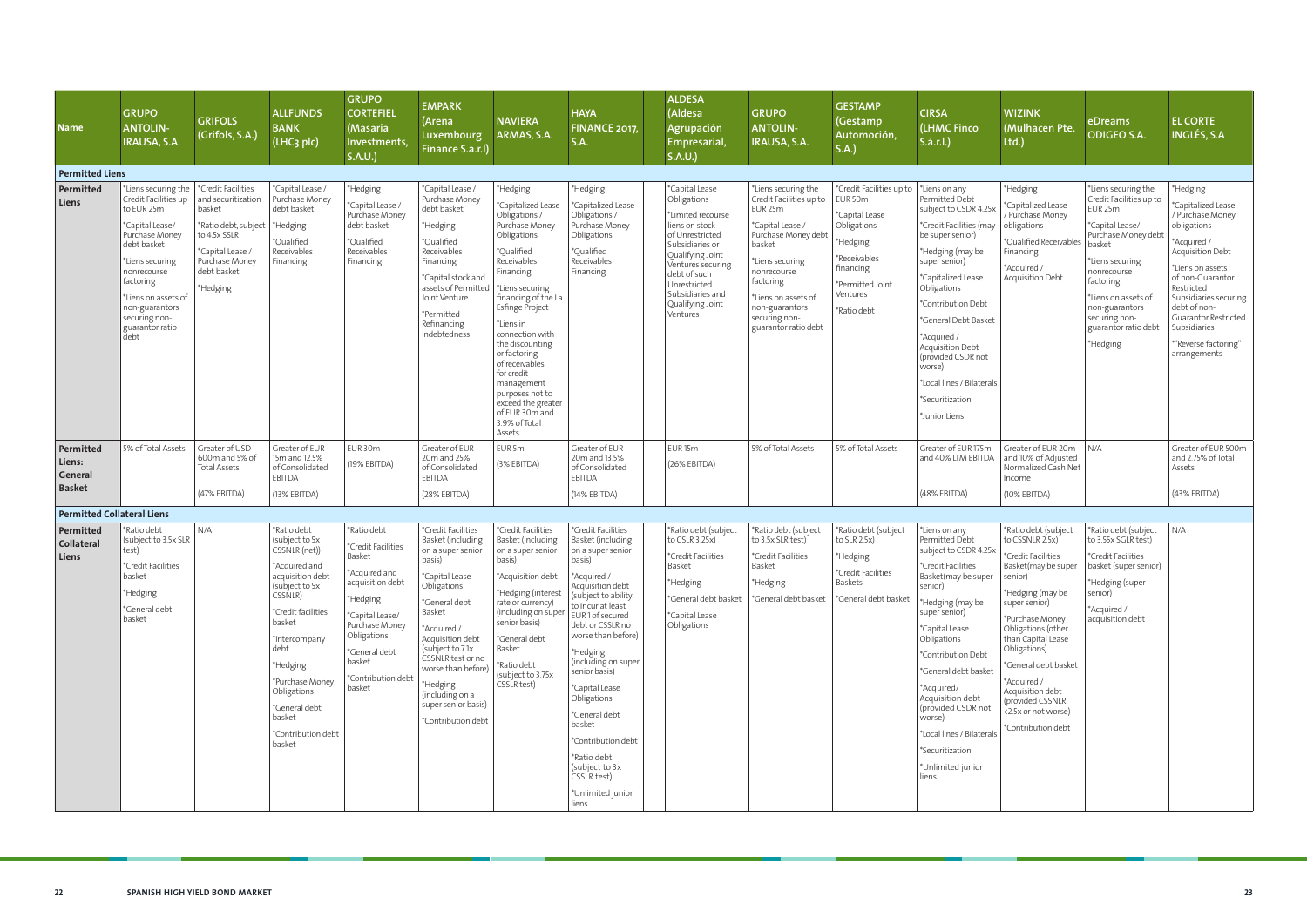| <b>Name</b>                                                          | <b>GRUPO</b><br><b>ANTOLIN-</b><br>IRAUSA, S.A. | <b>GRIFOLS</b><br>(Grifols, S.A.)                         | <b>ALLFUNDS</b><br><b>BANK</b><br>(LHC <sub>3</sub> plc)          | <b>GRUPO</b><br><b>CORTEFIEL</b><br>(Masaria<br>Investments,<br>S.A.U. | <b>EMPARK</b><br>(Arena<br>Luxembourg<br>Finance S.a.r.l)            | <b>NAVIERA</b><br>ARMAS, S.A.                            | <b>HAYA</b><br>FINANCE 2017,<br>S.A.                         | <b>ALDESA</b><br>(Aldesa<br><b>Agrupación</b><br>Empresarial,<br>S.A.U. | <b>GRUPO</b><br><b>ANTOLIN-</b><br>IRAUSA, S.A. | <b>GESTAMP</b><br>(Gestamp<br>Automoción,<br>S.A.) | <b>CIRSA</b><br>(LHMC Finco<br>$S.\hat{a}.r.l.$                                                                                                                                                                                                                                                                                                                                                             | <b>WIZINK</b><br>(Mulhacen Pte.<br>Ltd.)                                                        | eDreams<br><b>ODIGEO S.A.</b> | <b>EL CORTE</b><br>INGLÉS, S.A                           |
|----------------------------------------------------------------------|-------------------------------------------------|-----------------------------------------------------------|-------------------------------------------------------------------|------------------------------------------------------------------------|----------------------------------------------------------------------|----------------------------------------------------------|--------------------------------------------------------------|-------------------------------------------------------------------------|-------------------------------------------------|----------------------------------------------------|-------------------------------------------------------------------------------------------------------------------------------------------------------------------------------------------------------------------------------------------------------------------------------------------------------------------------------------------------------------------------------------------------------------|-------------------------------------------------------------------------------------------------|-------------------------------|----------------------------------------------------------|
| Permitted<br><b>Collateral</b><br>Liens:<br>General<br><b>Basket</b> | EUR 5m                                          | N/A                                                       | Greater of EUR<br>5m and 5% of<br>Consolidated<br>EBITDA          | EUR <sub>10m</sub>                                                     | N/A                                                                  | N/A                                                      | N/A                                                          | N/A                                                                     | EUR 5m                                          | N/A                                                | Greater of EUR 175m<br>and 40% LTM EBITDA                                                                                                                                                                                                                                                                                                                                                                   | Greater of EUR 5m<br>and 2.5% of Adjusted<br>Normalized Cash Net<br>Income                      | N/A                           | N/A                                                      |
| Lien<br>Reclassifica-<br>tion                                        | <b>No</b>                                       | N/A                                                       | N/A                                                               | N/A                                                                    | N/A                                                                  | N/A                                                      | N/A                                                          | N/A                                                                     | N/A                                             | N/A                                                | Yes                                                                                                                                                                                                                                                                                                                                                                                                         | N/A                                                                                             | N/A                           | N/A                                                      |
| <b>Asset Sale</b>                                                    |                                                 |                                                           |                                                                   |                                                                        |                                                                      |                                                          |                                                              |                                                                         |                                                 |                                                    |                                                                                                                                                                                                                                                                                                                                                                                                             |                                                                                                 |                               |                                                          |
| De Minimis                                                           | EUR 20m                                         | USD 70m                                                   | Greater of EUR<br>20m and 18%<br>of Consolidated<br><b>EBITDA</b> | EUR <sub>15m</sub>                                                     | Greater of EUR<br>5.75m and 7.5%<br>of Consolidated<br><b>EBITDA</b> | EUR 5m                                                   | Greater of EUR<br>2.5m and 1.7%<br>of Consolidated<br>EBITDA | EUR 5m                                                                  | EUR 20m                                         | EUR 25m                                            | Greater of EUR 50m                                                                                                                                                                                                                                                                                                                                                                                          | Greater of EUR 20m<br>and 12.5% LTM EBITDA and 10% of Adjusted<br>Normalized Cash Net<br>Income | EUR <sub>10m</sub>            | <b>EUR 100m</b>                                          |
|                                                                      | (10% EBITDA)                                    | (5% EBITDA)                                               | (17% EBITDA)                                                      | (10% EBITDA)                                                           | (8% EBITDA)                                                          | (3% EBITDA)                                              | (2% EBITDA)                                                  | (9% EBITDA)                                                             | (5% EBITDA)                                     | (3% EBITDA)                                        | (14% EBITDA)                                                                                                                                                                                                                                                                                                                                                                                                | (10% EBITDA)                                                                                    | (9% EBITDA)                   | (9% EBITDA)                                              |
| Designated<br>Non-Cash                                               | EUR 50m                                         | Greater of USD<br>350m and 2.8% of<br><b>Total Assets</b> | Greater of EUR<br>18m and 15% of<br>Consolidated<br>EBITDA        | Greater of EUR<br>20m and 10%<br>of Consolidated<br><b>EBITDA</b>      | Greater of EUR<br>12m and 15% of<br>Consolidated<br>EBITDA           | Greater of EUR<br>20m and 2.6% of<br><b>Total Assets</b> | Greater of EUR<br>7.5m and 5.1%<br>of Consolidated<br>EBITDA | EUR <sub>10m</sub>                                                      | EUR 50m                                         | EUR 50m                                            | Greater of EUR 100m<br>and 25% LTM EBITDA                                                                                                                                                                                                                                                                                                                                                                   | Greater of EUR 25m<br>and 12.5% of Adjusted<br>Normalized Cash Net<br>Income                    | EUR <sub>10m</sub>            | Greater of EUR<br>50m and 3.9% of<br>Consolidated EBITDA |
|                                                                      | (25% EBITDA)                                    | (27% EBITDA)                                              | (15% EBITDA)                                                      | (13% EBITDA)                                                           | (17% EBITDA)                                                         | (12% EBITDA)                                             | (5% EBITDA)                                                  | (18% EBITDA)                                                            | (12% EBITDA)                                    | (6% EBITDA)                                        | (27% EBITDA)                                                                                                                                                                                                                                                                                                                                                                                                | (12% EBITDA)                                                                                    | (9% EBITDA)                   | (4% EBITDA)                                              |
| <b>Excess</b>                                                        | EUR 20m                                         | <b>USD 300m</b>                                           | EUR 35m                                                           | EUR <sub>20m</sub>                                                     | <b>EUR 22.5m</b>                                                     | EUR <sub>10m</sub>                                       | EUR 20m                                                      | EUR <sub>20m</sub>                                                      | EUR 20m                                         | EUR 25m                                            | <b>EUR 150m</b>                                                                                                                                                                                                                                                                                                                                                                                             | EUR 35m                                                                                         | EUR <sub>25m</sub>            | <b>EUR 100m</b>                                          |
| <b>Proceeds</b>                                                      | (10% EBITDA)                                    | (23% EBITDA)                                              | (30% EBITDA)                                                      | (13% EBITDA)                                                           | (32% EBITDA)                                                         | (6% EBITDA)                                              | (14% EBITDA)                                                 | (35% EBITDA)                                                            | (5% EBITDA)                                     | (3% EBITDA)                                        | (41% EBITDA)<br>If at time of<br>contractual<br>agreement or at<br>completion:<br>*Consolidated<br>Secured Debt Ratio<br>ffi3x, 50% of net<br>proceeds will be<br>deemed to constitute<br><b>Excess Proceeds</b><br>*Consolidated<br>Secured Debt Ratio<br>>3x,100% of net<br>proceeds will be<br>deemed to constitute<br><b>Excess Proceeds</b><br>*Leverage was revised<br>down in final OM<br>from 3.75x | (17% EBITDA)                                                                                    | (21% EBITDA)                  | (9% EBITDA)                                              |
| <b>Transactions with Affiliates</b>                                  |                                                 |                                                           |                                                                   |                                                                        |                                                                      |                                                          |                                                              |                                                                         |                                                 |                                                    |                                                                                                                                                                                                                                                                                                                                                                                                             |                                                                                                 |                               |                                                          |
| De Minimis   EUR 10m                                                 |                                                 | USD 50m                                                   | EUR <sub>10m</sub>                                                | EUR <sub>5m</sub>                                                      | EUR 5m                                                               | EUR 2m                                                   | EUR 5m                                                       | EUR 4m                                                                  | EUR <sub>10m</sub>                              | EUR <sub>10m</sub>                                 | EUR 20m                                                                                                                                                                                                                                                                                                                                                                                                     | EUR <sub>10m</sub>                                                                              | EUR <sub>5m</sub>             | EUR <sub>15m</sub>                                       |
| Disinterested   EUR 25m<br><b>Board</b>                              |                                                 | USD 100m                                                  | EUR 30m                                                           | EUR 20m                                                                | <b>EUR 17.5m</b>                                                     | EUR <sub>10m</sub>                                       | EUR <sub>15m</sub>                                           | EUR <sub>10m</sub>                                                      | EUR 25m                                         | EUR 25m                                            | EUR 50m                                                                                                                                                                                                                                                                                                                                                                                                     | EUR 30m                                                                                         | EUR <sub>25m</sub>            | EUR 50m                                                  |
| <b>Fairness</b><br><b>Opinion</b>                                    | EUR 50m                                         | N/A                                                       | N/A                                                               | N/A                                                                    | N/A                                                                  | EUR <sub>15m</sub>                                       | N/A                                                          | EUR 20m                                                                 | N/A                                             | No                                                 | N/A                                                                                                                                                                                                                                                                                                                                                                                                         | N/A                                                                                             | EUR <sub>25m</sub>            | N/A                                                      |
| <b>Covenant Suspension</b>                                           |                                                 |                                                           |                                                                   |                                                                        |                                                                      |                                                          |                                                              |                                                                         |                                                 |                                                    |                                                                                                                                                                                                                                                                                                                                                                                                             |                                                                                                 |                               |                                                          |
| Suspension                                                           | $\vert$ Yes                                     | Yes                                                       | Yes                                                               | Yes                                                                    | Yes                                                                  | Yes                                                      | Yes                                                          | Yes                                                                     | Yes                                             | Yes                                                | Yes                                                                                                                                                                                                                                                                                                                                                                                                         | Yes                                                                                             | Yes                           | Yes                                                      |
| Security<br>Release                                                  | No                                              | No                                                        | No                                                                | No                                                                     | No                                                                   | No                                                       | No                                                           | No                                                                      | No                                              | No                                                 | No                                                                                                                                                                                                                                                                                                                                                                                                          | <b>No</b>                                                                                       | <b>No</b>                     | No                                                       |